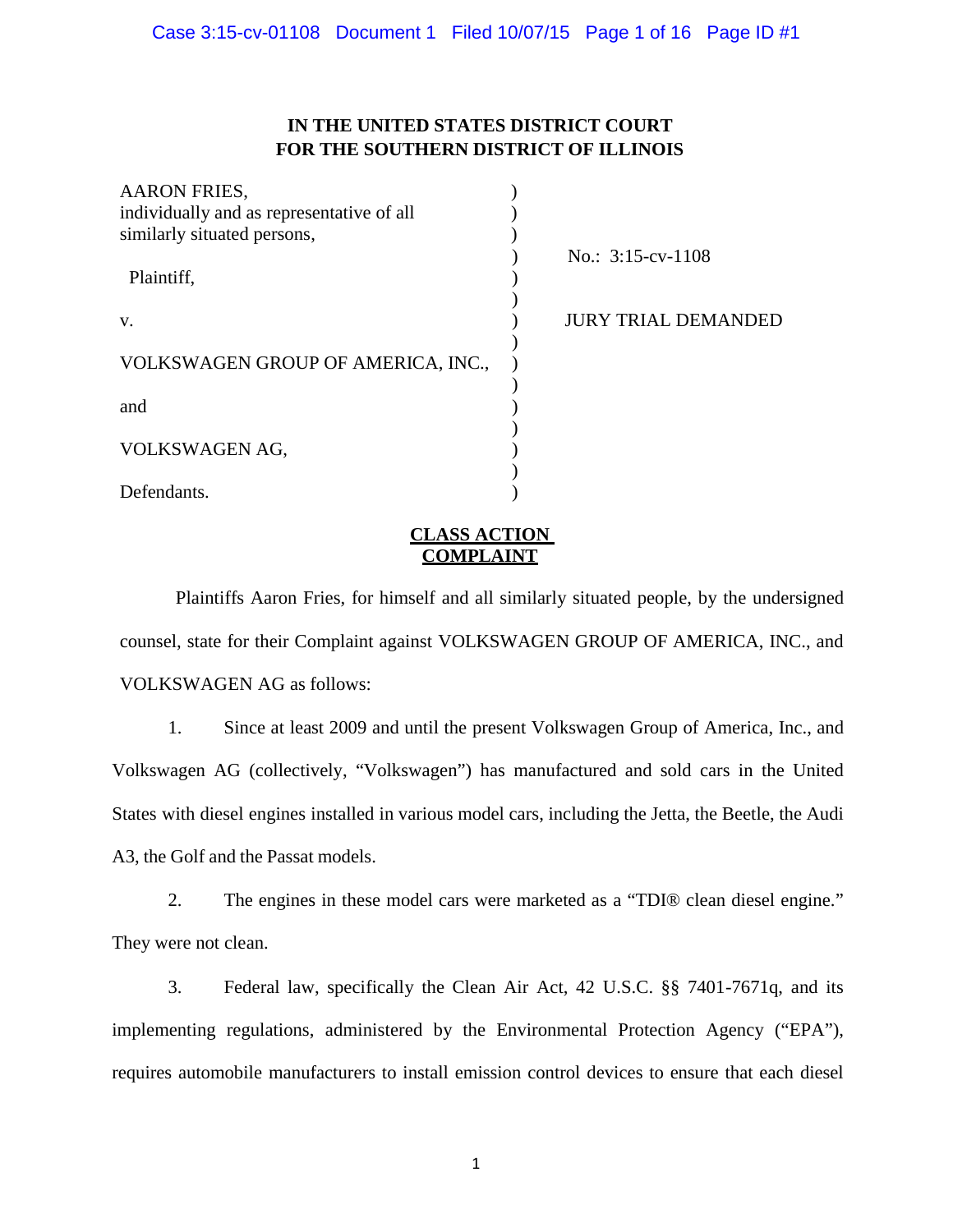#### Case 3:15-cv-01108 Document 1 Filed 10/07/15 Page 2 of 16 Page ID #2

vehicle sold in the U.S. complies with Clean Air Act emission standards during operation, and to certify that such devices have been installed and are operative and that they meet the standards.

4. Between 2009 and the present Volkswagen installed software that allowed the engine control unit in the diesel engine installed in the Jetta, the Jetta Sportwagen, the Golf, the Audi A3, the Beetle, the Beetle Convertible, the Passat, and the Golf Sportwagen to detect when the car was undergoing an emissions test (the "Affected Vehicles").

5. Volkswagen sold at least 482,000 Affected Vehicles in the U.S. since 2009.

6. When the software in the Affected Vehicles' Electronic Control Module ("ECM") detects environmental and vehicle parameters that resemble an emissions test, the ECM activates the pollution control devices installed on the car to enable an emissions test to be passed.

7. Volkswagen intentionally effected this result by using a "defeat device" that it did not describe to the EPA in the Certificate of Conformity application that it submitted to the EPA. Automobiles equipped with "defeat devices" cannot be certified by the EPA, and are illegal to sell in the U.S.

8. Thus, when the ECM software does not report that the car is undergoing an emissions test, the emission control devices required by the U.S. Clean Air Act are wholly or partially turned off and bypassed. The result is that under normal driving conditions the federally required pollution control devices that control emissions from the "TDI® clean diesel engine" are inoperative or greatly impaired. The EPA has found that this "defeat device" allows between 10 and 40 times the allowed level of nitrous oxide to be emitted from the Affected Vehicles, depending on the type of drive cycle (i.e., city or highway driving). Nitrous oxide is a reactive gas that reacts with volatile organic compounds in the atmosphere to produce ozone on hot summer days which, in turn, is a health hazard, and its emission is regulated by the EPA.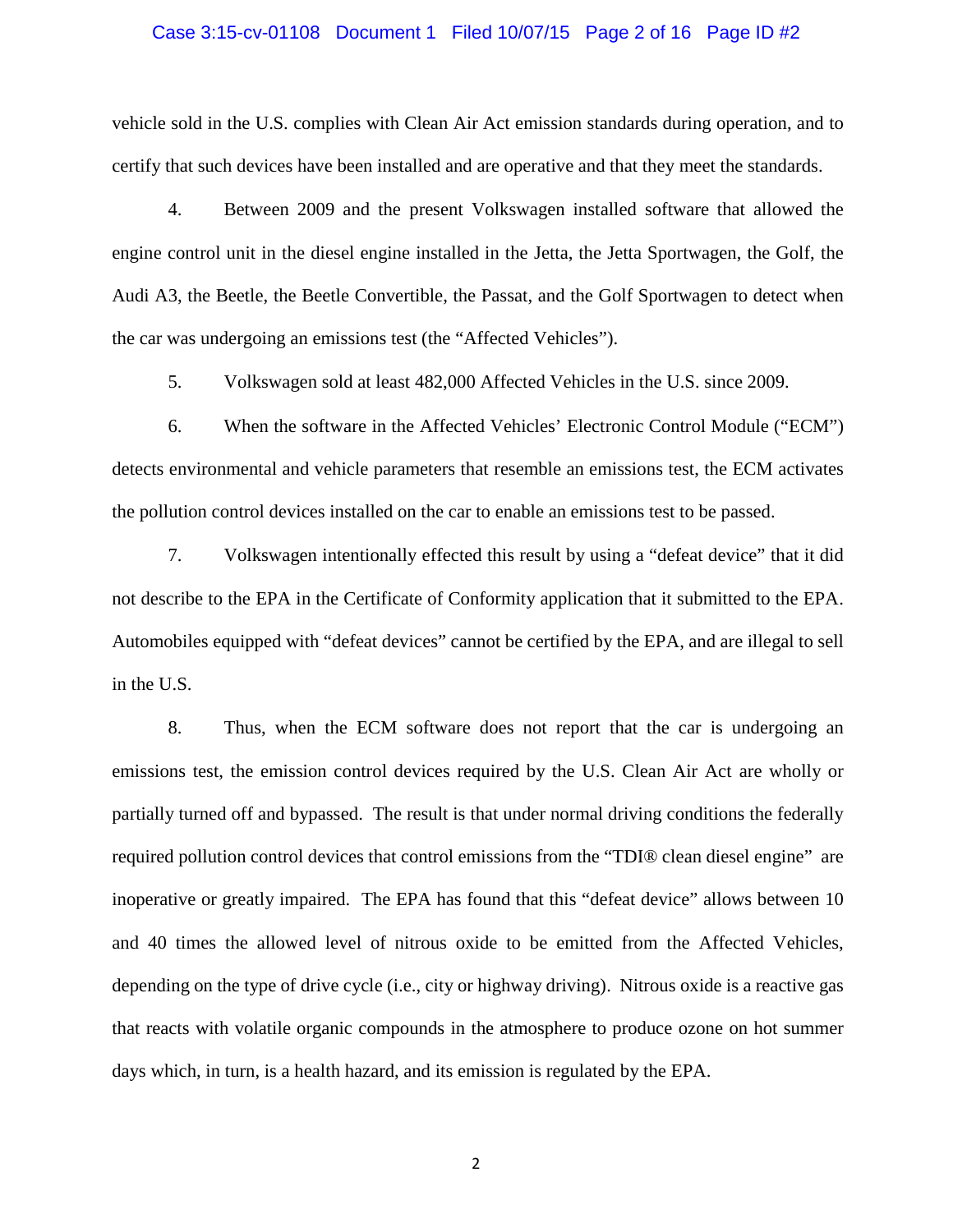#### Case 3:15-cv-01108 Document 1 Filed 10/07/15 Page 3 of 16 Page ID #3

9. The result is that the Affected Vehicles routinely emit pollution far in excess of that allowed by the Clean Air.

10. Another result is that fuel mileage increases in ways that it would not if the required emission control devices were fully operative.

11. Volkswagen marketed these diesel cars as containing a "TDI® clean diesel engine." Volkswagen also marketed these diesel cars as "clean" and "green" cars. These were false representations on which the public, including Aaron Fries, relied, in deciding whether to purchase a diesel engine vehicle.

12. Volkswagen has been ordered by the EPA to recall the above described vehicles and repair them so that they comply with emissions requirements during normal operation.

13. Volkswagen will not be able to make the above described vehicles comply with emissions standards without substantially degrading their horsepower and efficiency.

14. Even if Volkswagen is able to comply with the EPA order, Fries and the Class Members will suffer actual harm and damages because their vehicles will no longer perform as they did when purchased and will not perform as advertised. This will result in a diminution in value of every Affected Vehicle and it will cause owners to pay more for fuel while using their vehicles.

15. Further, Fries and the Class did not receive the "TDI® clean diesel engine" they bargained for due to the false statement and/or fraudulent misrepresentation of Volkswagen. Nor did they received a "green" or "clean" car.

16. As a result of Volkswagen's unfair, deceptive and/or fraudulent business practices, and its failure to disclose that under normal operating conditions that its diesel engines emitted up to 40 times the allowed emission levels of regulated gasses, owners and/or lessees of the above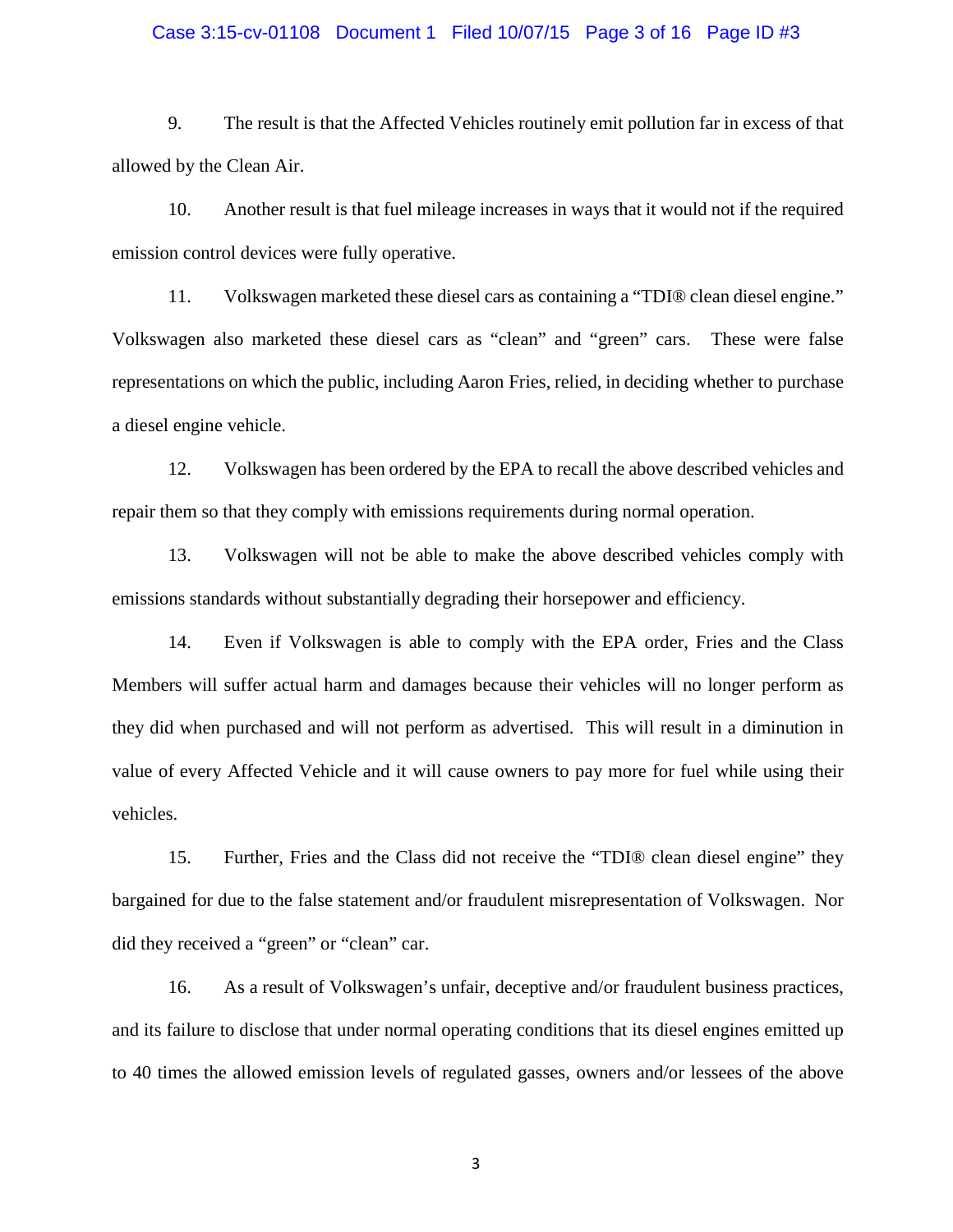mentioned model cars have suffered losses in money and/or property and will continue to do so.

#### **JURISDICTION**

17. This Court has jurisdiction over this action pursuant to 28 U.S.C. § 1332(d) because the amount in controversy exceeds \$5,000,000, exclusive of costs and interest, and minimal diversity exists because Plaintiff and many Class Members are citizens of a State different from that of the Defendants.

18. Venue is proper in this District under 28 US.C. § 1391 because a substantial part of the events or omissions giving rise to these claims occurred in this district. Plaintiff Fries resides in this District and Volkswagen has advertised, marketed, sold and leased the Affected Vehicles within this District.

#### **PARTIES**

19. The Defendant Volkswagen Group of America, Inc., is a New Jersey corporation, with its principal place of business located in Herndon, Virginia. It does business in all 50 states and in the District of Columbia. At all relevant times Volkswagen designed, manufactured, imported, distributed, sold, warranted, advertised and marketed the Affected Vehicles with the "TDI® clean diesel engine" that contained a secret "defeat device" in the ECM software.

20. The Defendant Volkswagen AG is a German corporation and the parent company of Volkswagen Group of America, Inc. Its headquarters and principal place of business are in Wolfsburg, Germany.

21. Plaintiff Aaron Fries is an individual residing in Madison County, Illinois. In 2013 he purchased a new 2013 Volkswagen Passat with a "TDI® clean diesel engine" from Suntrup Volkswagen, an authorized Volkswagen dealer in St. Louis, Missouri. Fries still owns the vehicle.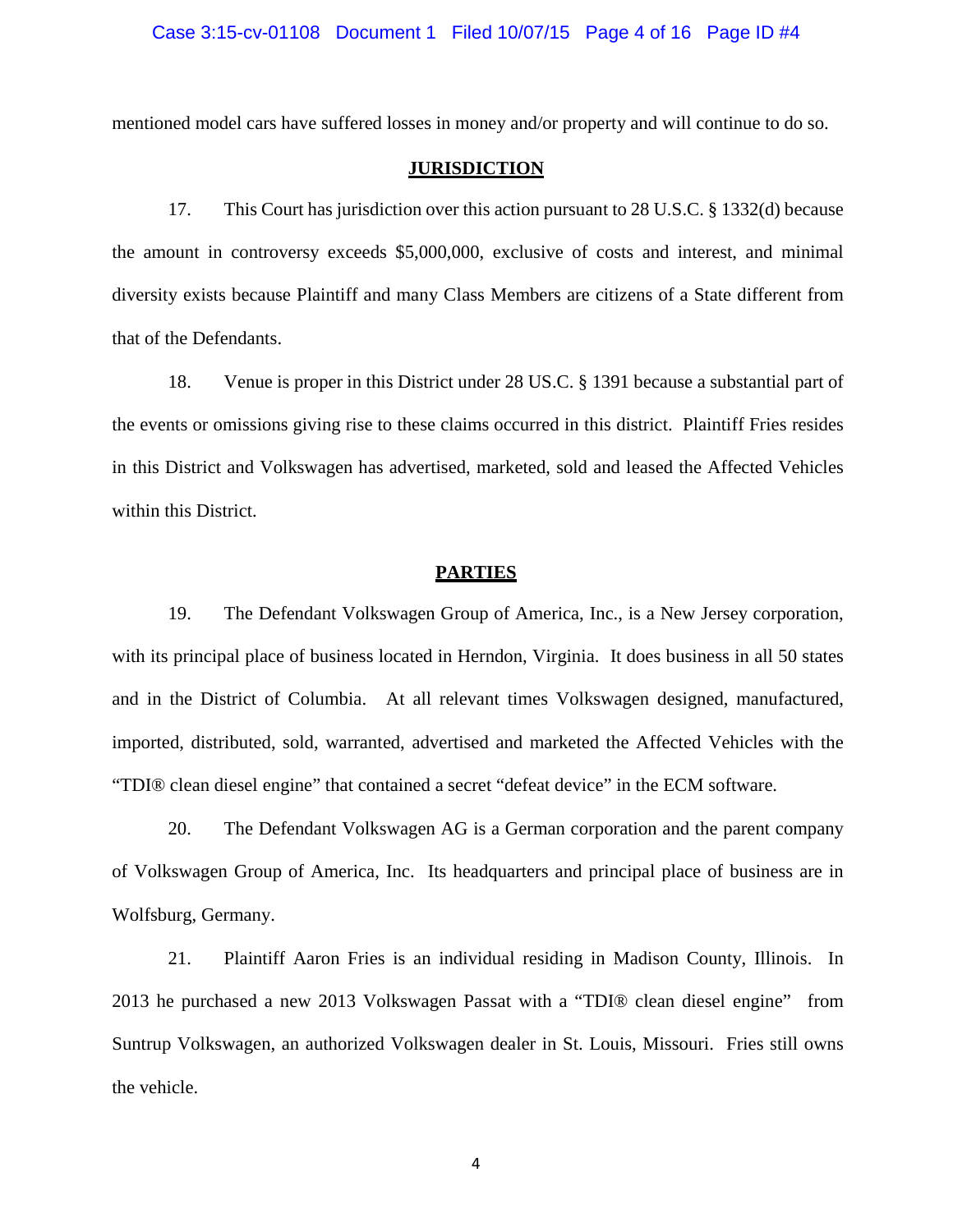#### Case 3:15-cv-01108 Document 1 Filed 10/07/15 Page 5 of 16 Page ID #5

22. The vehicle purchased by Fries, unknown to him, at the time he purchased his vehicle, was equipped with an emissions control "defeat device" which caused the vehicle to get an undue EPA certification and pass emissions tests, but at all other times emit up to 40 times the allowed level of pollutants, including nitrous oxide. The use of the "defeat device" by Volkswagen has caused Plaintiff out-of-pocket loss, future attempted repairs, and diminished value of his vehicle. Volkswagen knew about and purposefully used the "defeat device," but did not disclose the "defeat device" and its effects to Plaintiff, so Plaintiff purchased his vehicles on the reasonable, but mistaken, belief that they complied with United States emissions standards, was properly EPA certified, and would retain all of their operating characteristics throughout their useful life.

23. Plaintiff selected and ultimately purchased his vehicle, in part, because of the "TDI® clean diesel engine," as represented through advertisements and representations made by Volkswagen. Specifically, prior to his purchase of the vehicle. None of the advertisements reviewed or representations received by Plaintiff contained any disclosure relating to the "defeat device" or that Volkswagen had purposefully falsified its certification of EPA compliance. Fries was told by the authorized Volkswagen dealer that they purchased their vehicles from that the vehicle was a low emission, high mileage "green" automobile. Fries recalls that Volkswagen advertisements and representations touted the cleanliness of the engine system for the environment and the efficiency and power/performance of the engine system. Had Volkswagen disclosed that the "TDI® clean diesel engine" in Fries' vehicle actually emitted up to 40 times the permitted levels of pollutants, including nitrous oxide, Fries would have not purchased his Affected Vehicle, or would have much paid less for the vehicle, if it could even have been legally marketed.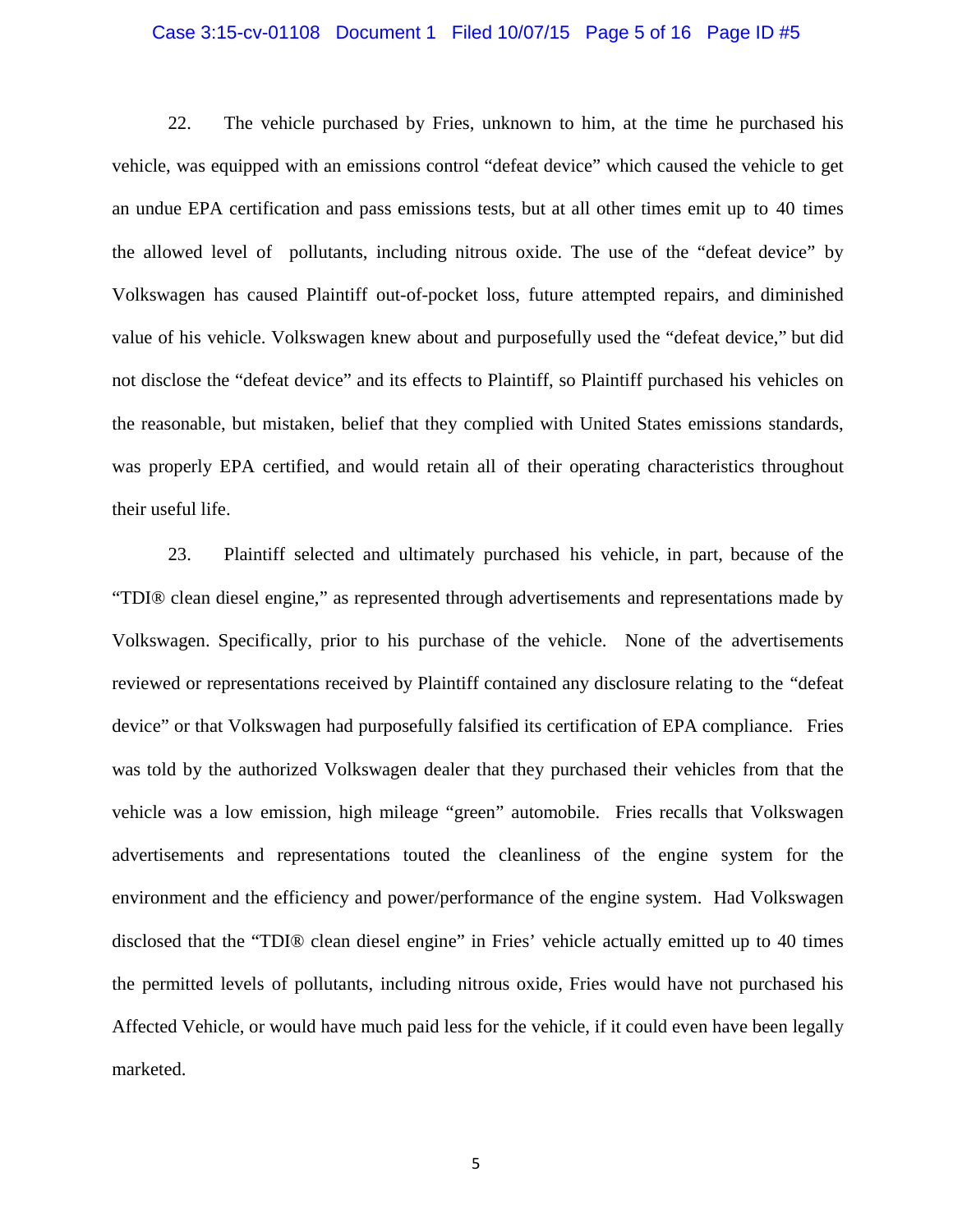#### Case 3:15-cv-01108 Document 1 Filed 10/07/15 Page 6 of 16 Page ID #6

24. Plaintiff has suffered an ascertainable loss as a result of Volkswagen's omissions and/or misrepresentations associated with the "TDI® clean diesel engine," including but not limited to, out-of-pocket loss and future attempted repairs, future additional fuel costs, and diminished value. Neither Volkswagen nor any of its agents, dealers, or other representatives informed Plaintiff of the existence of the "defeat device" and/or defective design of the "TDI® clean diesel engine" prior to purchase.

#### **TOLLING OF THE STATUTE OF LIMITATIONS**

#### **Fraudulent Concealment Tolling**

25. Volkswagen intentionally designed the "defeat device" into the software of the ECU's in the Affected Vehicles. The EPA has described the device as a "sophisticated software algorithm" that detects when the vehicle in undergoing an emissions test.

26. The defeat device was not discoverable by the Plaintiff or the Class. The EPA began investigating emissions problems in certain of the Affected Vehicles in 2014. When the EPA contacted Volkswagen about the issue Volkswagen misled the EPA claiming that the high emissions results were attributable to various technical issues and unexpected in-use conditions. Only when the EPA and California Air Resources Board persisted did Volkswagen admit, in 2015, that "it had designed and installed a defeat device in these vehicles in the form of a sophisticated software algorithm that detected when a vehicle was undergoing emissions testing." (EPA September 18, 2015 letter to Volkswagen, http://www3.epa.gov/otaq/cert/documents/vw-nov-caa-09-18-15.pdf (last viewed 10-6-15)).

27. Plaintiff and the Class could not have discovered that Volkswagen was concealing its deception or fraud through the exercise of reasonable diligence within any applicable period of limitation.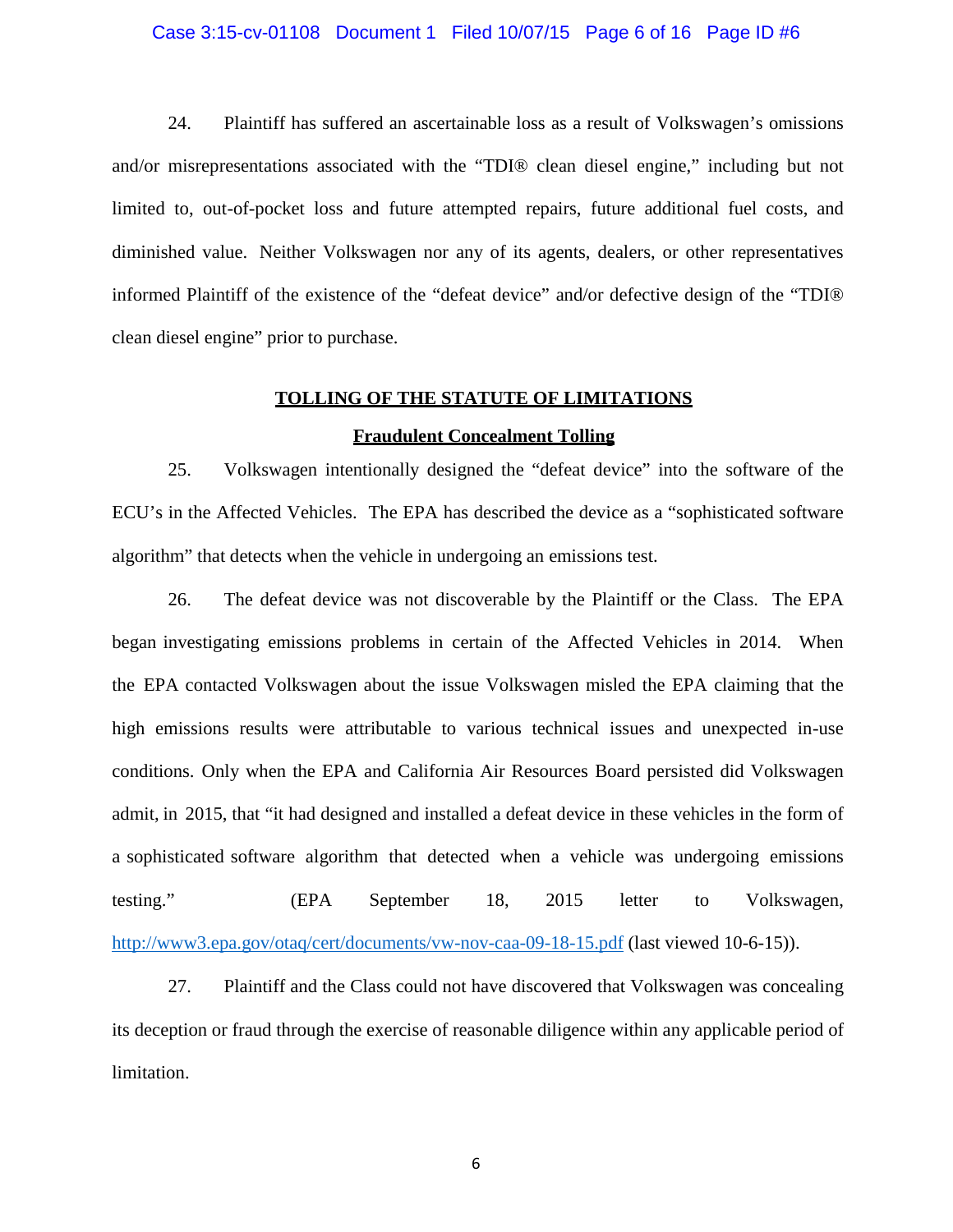#### Case 3:15-cv-01108 Document 1 Filed 10/07/15 Page 7 of 16 Page ID #7

28. Nor did Plaintiff and the Class know, and they could not have learned through the exercise of reasonable diligence, that Volkswagen had misled the EPA and falsely certified the required Certificate of Compliance as to each model of the Affected Vehicles.

29. Nor did Plaintiff and the Class know, and they could not have learned through the exercise of reasonable diligence, that Volkswagen had falsely advertised, marketed and warranted the engine system in the vehicles as a "TDI® clean diesel engine" when the fact was that it was an illegally dirty engine.

30. Any applicable statute of limitation has therefore been tolled by Volkswagen's knowledge, active concealment, and denial of the facts alleged herein.

#### **Estoppel**

31. Volkswagen was and is under a continuous duty to disclose to Plaintiff and Class Members the true character, quality, and nature of the vehicles. Volkswagen actively concealed the true character, quality, and nature of the vehicles and knowingly made misrepresentations about the quality, reliability, characteristics, and performance of the vehicles. Plaintiff and Class Members reasonably relied upon Volkswagen's knowing and affirmative misrepresentations and/or active concealment of these facts. Based on the foregoing, Volkswagen is estopped from relying on any statutes of limitation in defense of this action.

#### **Discovery Rule**

32. The causes of action alleged herein did not accrue until Plaintiff and Class Members discovered that their vehicles had an illegal "defeat device."

33. However, Plaintiff and Class Members had no realistic ability to discern that the vehicles were defective until—at the earliest—September 18, 2015 when the EPA Notice of Violation became public.

34. Therefore, Plaintiffs and Class's causes of action did not accrue until September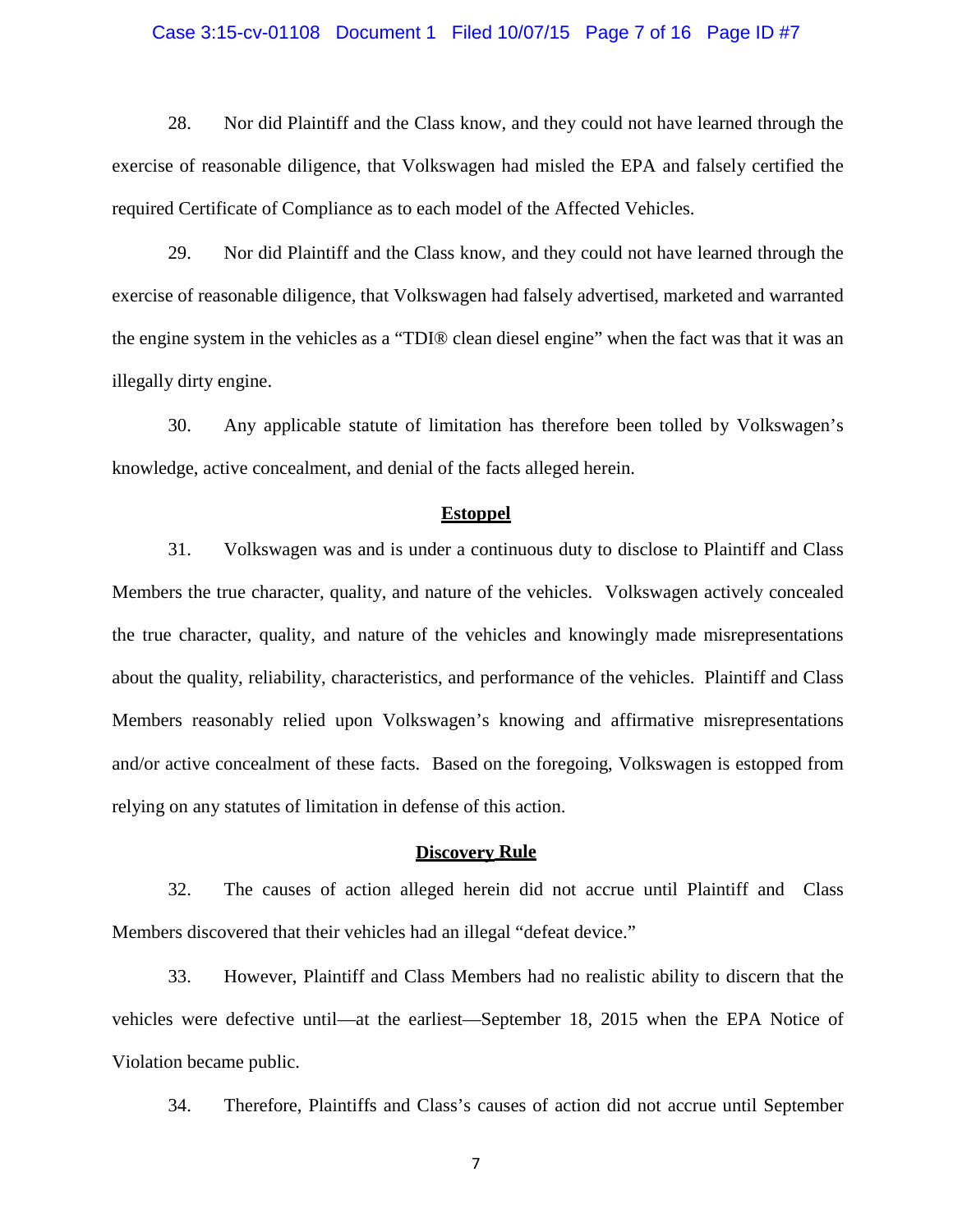18, 2015.

# **CLASS ACTION ALLEGATIONS**

35. Pursuant to Federal Rule of Civil Procedure 23, Plaintiff brings this class action

and seeks certification of the claims and issues on behalf of a Class defined as:

### **Nationwide Class**

All persons or entities in the United States and District of Columbia who purchased or leased –

2009 model year VW Jetta and VW Jetta Sportwagen; 2010 model year VW Golf, VW Jetta, VW Jetta Sportwagen, and Audi A3; 2011 model year VW Golf, VW Jetta, VW Jetta Sportwagen, and Audi A3; 2012 model year VW Beetle, VW Beetle Convertible, VW Golf, VW Jetta VW Jetta Sportwagen, Audi A3 and VW Passat; 2013 model year VW Beetle, VW Beetle Convertible, VW Golf, VW Jetta VW Jetta Sportwagen, Audi A3 and VW Passat; 2014 model year VW Beetle, VW Beetle Convertible, VW Golf, VW Jetta ,VW Jetta Sportwagen, Audi A3 and VW Passat; and/or 2015 model year VW Beetle, VW Beetle Convertible, VW Golf, VW Jetta, Audi A3 and VW Passat

that contained a "TDI® clean diesel engine."

## **Illinois subclass**

All persons or entities in Illinois who purchased or leased–

2009 model year VW Jetta and VW Jetta Sportwagen; 2010 model year VW Golf, VW Jetta, VW Jetta Sportwagen, and Audi A3; 2011 model year VW Golf, VW Jetta, VW Jetta Sportwagen, and Audi A3; 2012 model year VW Beetle, VW Beetle Convertible, VW Golf, VW Jetta, VW Jetta Sportwagen, Audi A3 and VW Passat; 2013 model year VW Beetle, VW Beetle Convertible, VW Golf, VW Jetta, VW Jetta Sportwagen, Audi A3 and VW Passat; 2014 model year VW Beetle, VW Beetle Convertible, VW Golf, VW Jetta, VW Jetta Sportwagen, Audi A3 and VW Passat; and/or 2015 model year VW Beetle, VW Beetle Convertible, VW Golf, VW Jetta, Audi A3 and VW Passat

that contained a "TDI® clean diesel engine."

36. Plaintiff reserves the right to amend the Class definition if further investigation and

discovery indicates that the Class definition should be narrowed, expanded, or otherwise modified.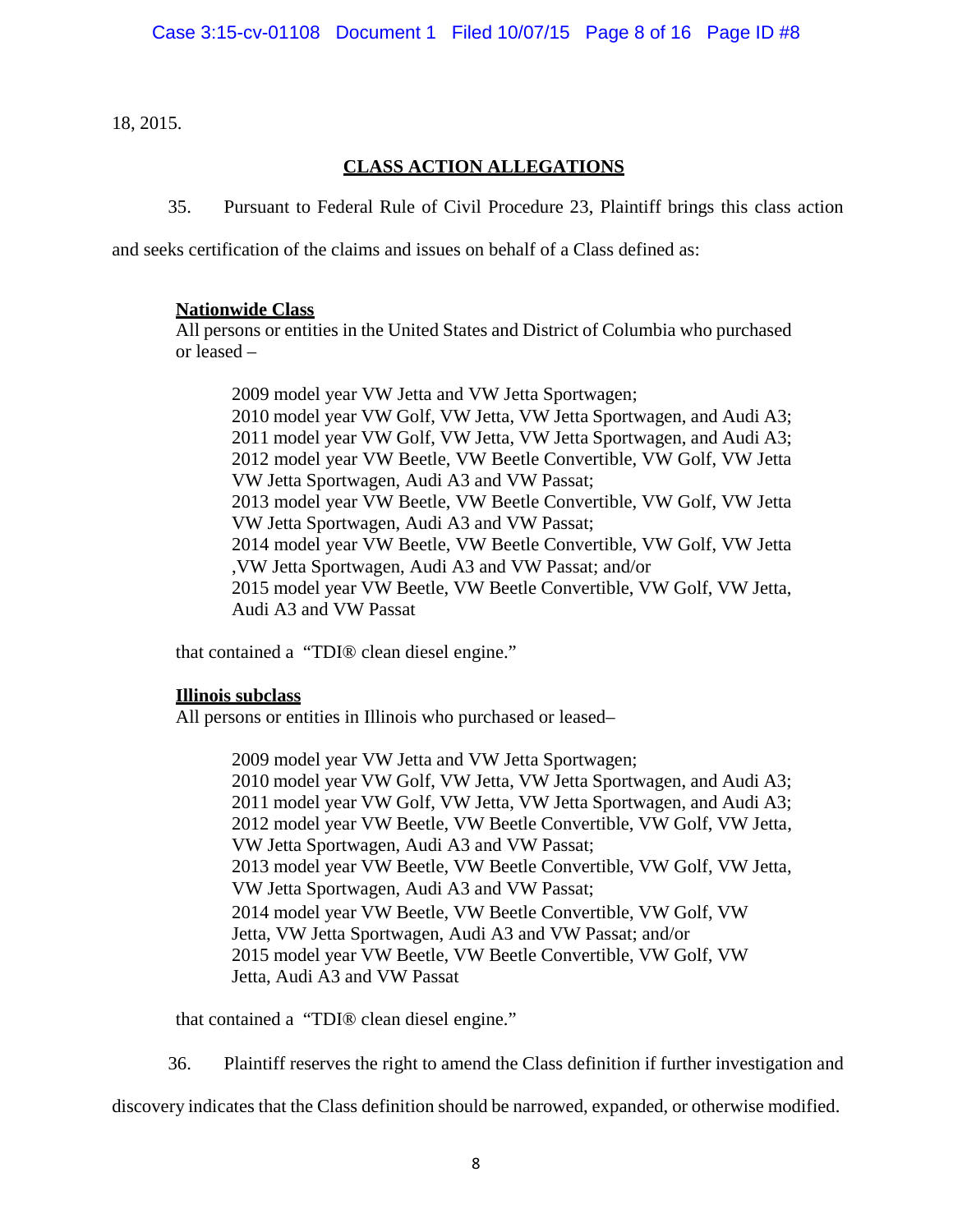#### Case 3:15-cv-01108 Document 1 Filed 10/07/15 Page 9 of 16 Page ID #9

37. Excluded from the Class are governmental entities, Defendant and Defendant's officers, legal representatives, employees, subsidiaries and assigns. Also excluded from the Class is any judge, magistrate or judicial officer presiding over this matter, and the members of their immediate families and judicial staff.

#### **Numerosity and Ascertainability**

38. The nationwide and statewide classes and/or subclasses are each too numerous for individual joinder of all their members to be practicable as half a million Affected Vehicles were sold in the U.S. between 2009 and 2015. Although the exact number of Class Members is uncertain and can only be ascertained through appropriate discovery, the number is great enough such that joinder is impracticable. The disposition of the claims of these Class Members in a single action will provide substantial benefits to all parties and to the Court. Class Members are readily identifiable from information and records in Volkswagen's possession, custody, or control.

#### **Typicality**

39. The claims of the representative Plaintiff are typical of the claims of the Class in that the representative Plaintiff, like all Class Members, purchased or leased a Volkswagen Affected Vehicle designed, manufactured, marketed and distributed by Defendants. The representative Plaintiff, like all Class Members, has been damaged by Defendants' misconduct in that they will incurred costs and loss of value relating to the "defeat device." Furthermore, the factual bases of Defendant's misconduct are common to all Class Members and represent a common thread of misconduct resulting in injury to all Class Members.

#### **Adequate Representation**

40. Plaintiff will fairly and adequately represent and protect the interests of the Class. Plaintiff has retained counsel with substantial experience in prosecuting consumer class actions,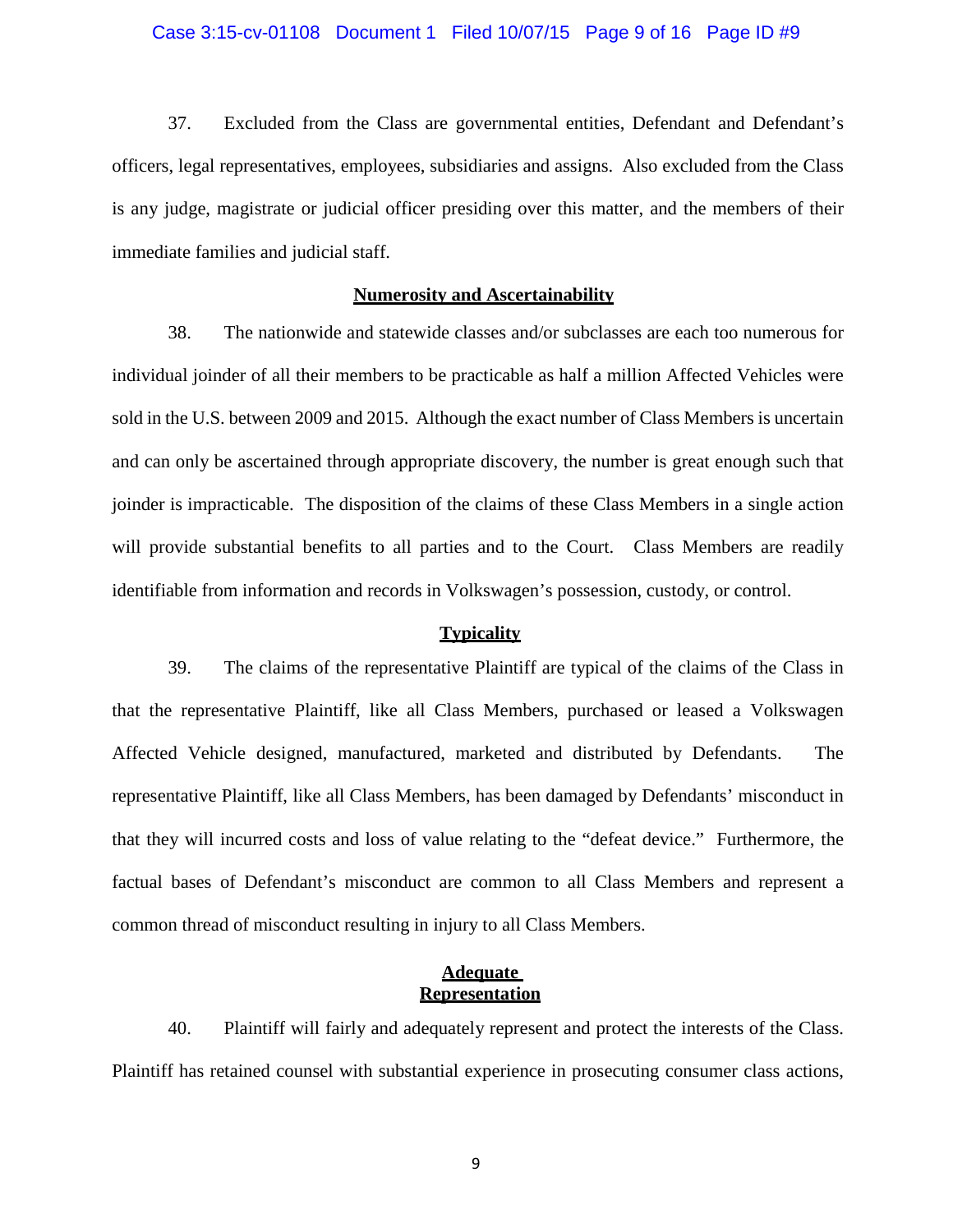including actions involving defective automotive products.

41. Plaintiff and his counsel are committed to vigorously prosecuting this action on behalf of the Class, and have the financial resources to do so. Neither Plaintiff nor his counsel have interests adverse to those of the Class.

# **Predominance of Common Questions**

42. There are numerous questions of law and fact common to Plaintiff and Class Members that predominate over any question affecting only individual Class Members, the answers to which will advance resolution of the litigation as to all Class Members. These common legal and factual issues include:

a. whether Defendants designed, advertised, marketed, distributed, leased, sold, or otherwise placed Affected Vehicles into the stream of commerce in the United States;

b. whether the Affected Vehicles contained a "defeat device" designed to allow the vehicle to pass emissions tests but to violate emissions standards at other times;

c. whether Defendants concealed the "defeat device";

d. whether the Defendants falsely marketed the Affected Vehicles as "green" or "clean diesels";

e. whether any fix attendant on a recall will result in reduced value of the Affected Vehicles;

f. whether any fix attendant on a recall will result in higher fuel consumption;

g. whether any fix attendant on a recall will reduce the horsepower of the Affected Vehicles;

h. whether Defendants omitted and failed to disclose material facts about the Affected Vehicles;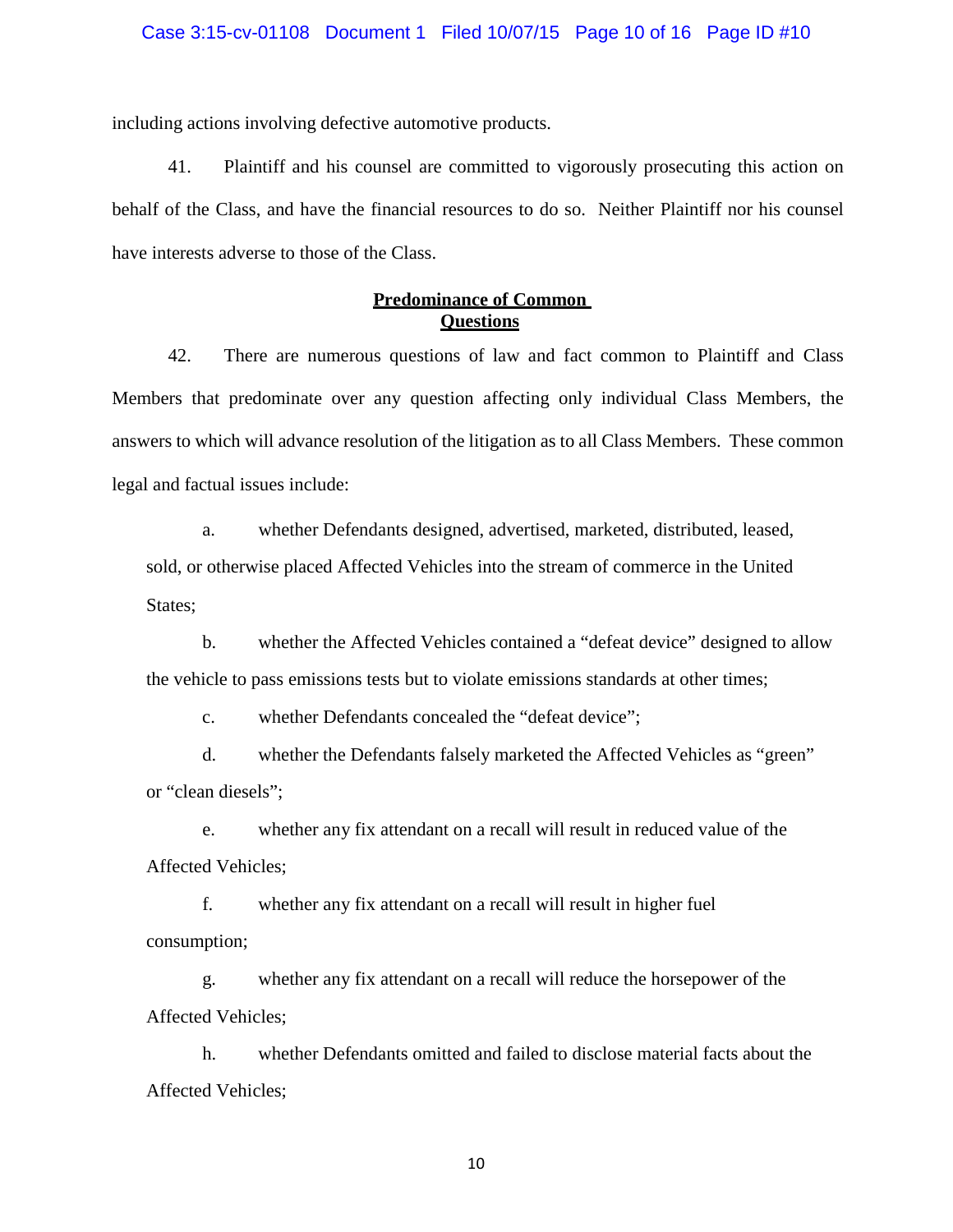#### Case 3:15-cv-01108 Document 1 Filed 10/07/15 Page 11 of 16 Page ID #11

i. whether Defendants' concealment of the true defective nature of the Affected Vehicles induced Plaintiffs and Class Members to act to their detriment by purchasing the Affected Vehicles;

j. whether Plaintiffs and the other Class members overpaid for their Affected Vehicles;

k. whether Defendant violated the Illinois Consumer Fraud Act, 815 ILCS 505/1 *et seq.*;

 l. whether the Class Vehicles were unfit for the ordinary purposes for which they were used, in violation of the implied warranty of merchantability; and

m. Whether Plaintiffs and the other Class members are entitled to damages and other monetary relief and, if so, in what amount.

43. Defendants have acted in a uniform manner with respect to the Plaintiffs and Class Members. Each Affected Vehicle is defective in the same way, Defendants misrepresented each Affected Vehicle in the ways described herein, and the Plaintiff and Class Members are and will be damaged in similar ways.

44. The claims asserted by Plaintiff are typical of the claims of the members of the Class and any subclass, as the claims arise from the same course of conduct by Defendants, and the relief sought within the Class and any subclass is common to the members of each.

45. The Class is manageable because the Defendants keep records on sale for purposes of issuing recall notices. Identifying Class members and resolving common liability questions will therefore be manageable.

46. The Plaintiff will fairly and adequately represent and protect the interest of the class. Plaintiff and his counsel can fairly and adequately represent the class.

47. There are no individual questions of liability.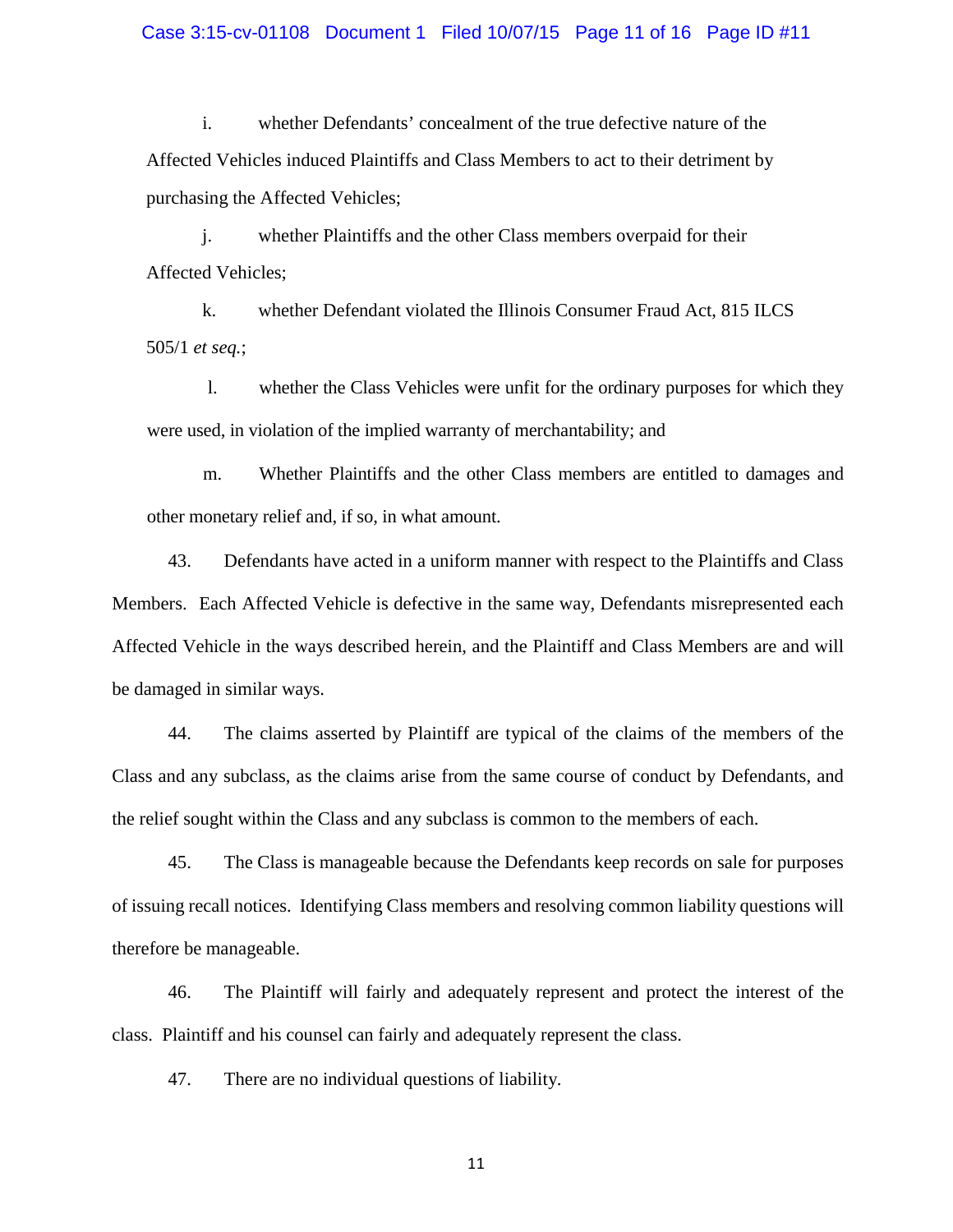48. Allowing the prosecution of these claims as separate actions would create the risk the establishment of incompatible standards of conduct being imposed on Defendants; would risk needlessly duplicative results and protracted proceedings; and is inappropriate because common questions of law or fact predominate over questions affecting only individual members of the Class.

## **COUNT I – COMMON LAW FRAUDULENT CONCEALMENT (Nationwide Class)**

49. Plaintiffs incorporate, restate, and re-allege the allegations of the foregoing paragraphs as if fully set forth herein.

50. Volkswagen intentionally designed the "defeat device" to circumvent the requirement of the Clean Air Act, and falsely certified to the EPA that the Affected Vehicles were in compliance with those requirements.

51. At the same time, between 2009 and the present, Volkswagen intentionally marketed and advertised the Affected Vehicles as "green" or "clean" and described the engine as a "clean diesel."

52. Plaintiff and the Class reasonably relied on the representations that Volkswagen made in brochures, its website, advertisements, and in the owner's manual, in believing that they were paying a premium for a fuel efficient "clean" automobile with a "TDI® clean diesel engine."

53. Plaintiff and the Class did not know, and had no way of knowing, that the representations of Volkswagen were false.

54. Volkswagen had a duty to disclose the true facts about the Affected Vehicles to potential and actual customers, and in addition to the EPA.

55. Volkswagen breached its duties to profit at the expense of the Plaintiffs, the Class, and the public who put at risk from illegally elevated nitrous oxide emissions.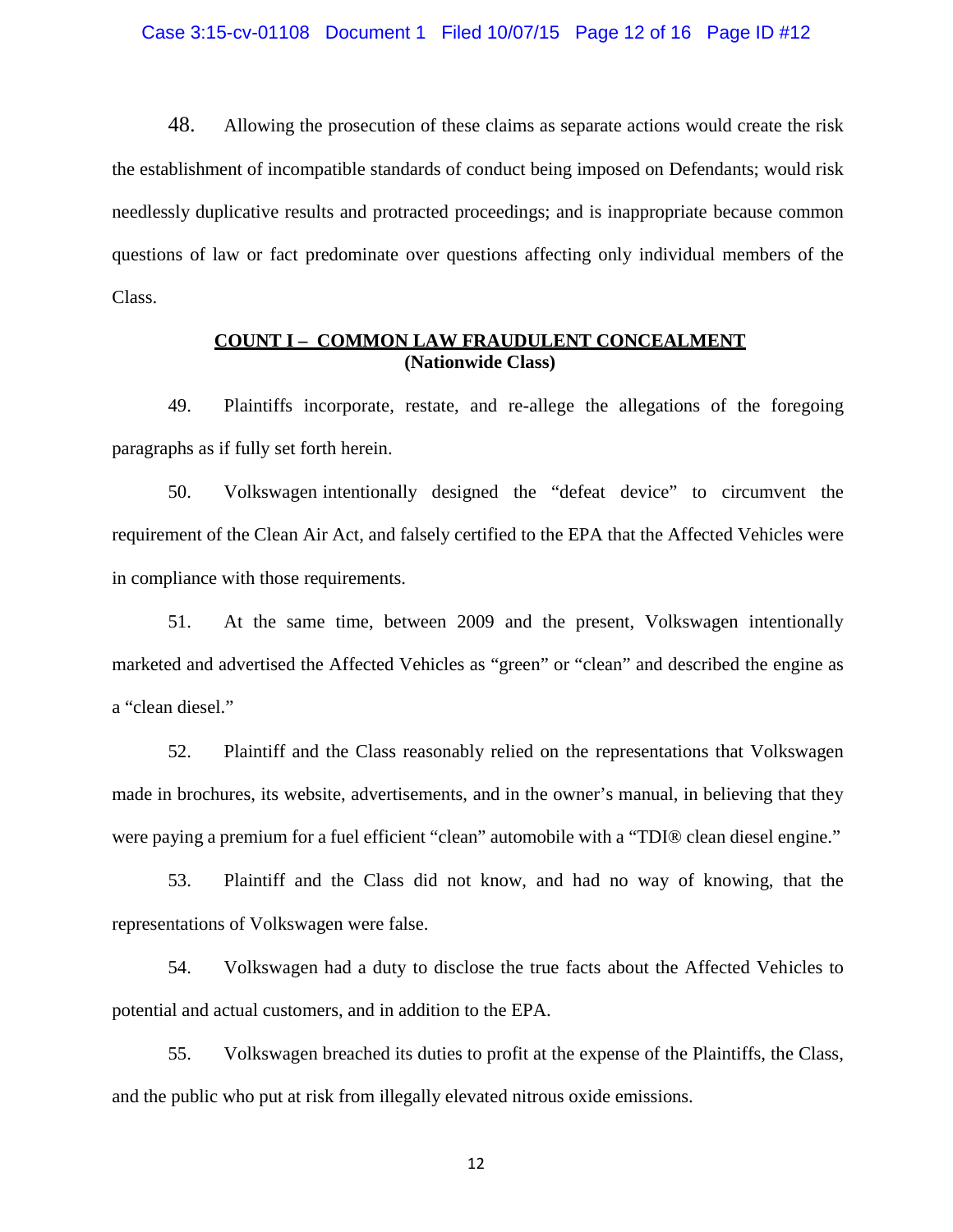#### Case 3:15-cv-01108 Document 1 Filed 10/07/15 Page 13 of 16 Page ID #13

56. Had the Plaintiffs and the Class known the true facts regarding the Affected Vehicles, they would not have purchased the vehicles. In fact, had Volkswagen disclosed the true facts to the EPA the Affected Vehicles that the Plaintiff and Class own could not have been sold to them.

57. Volkswagen's fraudulent concealment and suppression of the true facts regarding the Affected Vehicles has damaged the Plaintiffs and Class in many ways. Plaintiff and the Class were fraudulently induced to purchase that which they would not have. Plaintiff and the Class were charged a premium by Volkswagen for a fuel efficient and "clean" automobile. Plaintiff and the Class now own vehicles that have lost value, will cost money to fix, and which may not even be saleable.

58. Volkswagen is therefore liable to Plaintiff and the Class for all damages they incurred and will incur.

WHEREFORE, Plaintiff and the members of the Class respectfully pray that:

1. The Court certify this action as a Class action under Federal Rule of Civil Procedure 23(b)(3);

2. That the Plaintiffs and the Class be awarded compensatory damages for the value of the property or property rights that they were wrongfully deprived of;

3. That the Plaintiffs be awarded reasonable attorney's fees and costs, and such other and further relief as this Court deems just and proper.

Plaintiffs and the Class demand trial by jury.

## **COUNT II – ILLINOIS CONSUMER FRAUD (Illinois Subclass)**

59. Plaintiffs incorporate, restate, and re-allege the allegations of the foregoing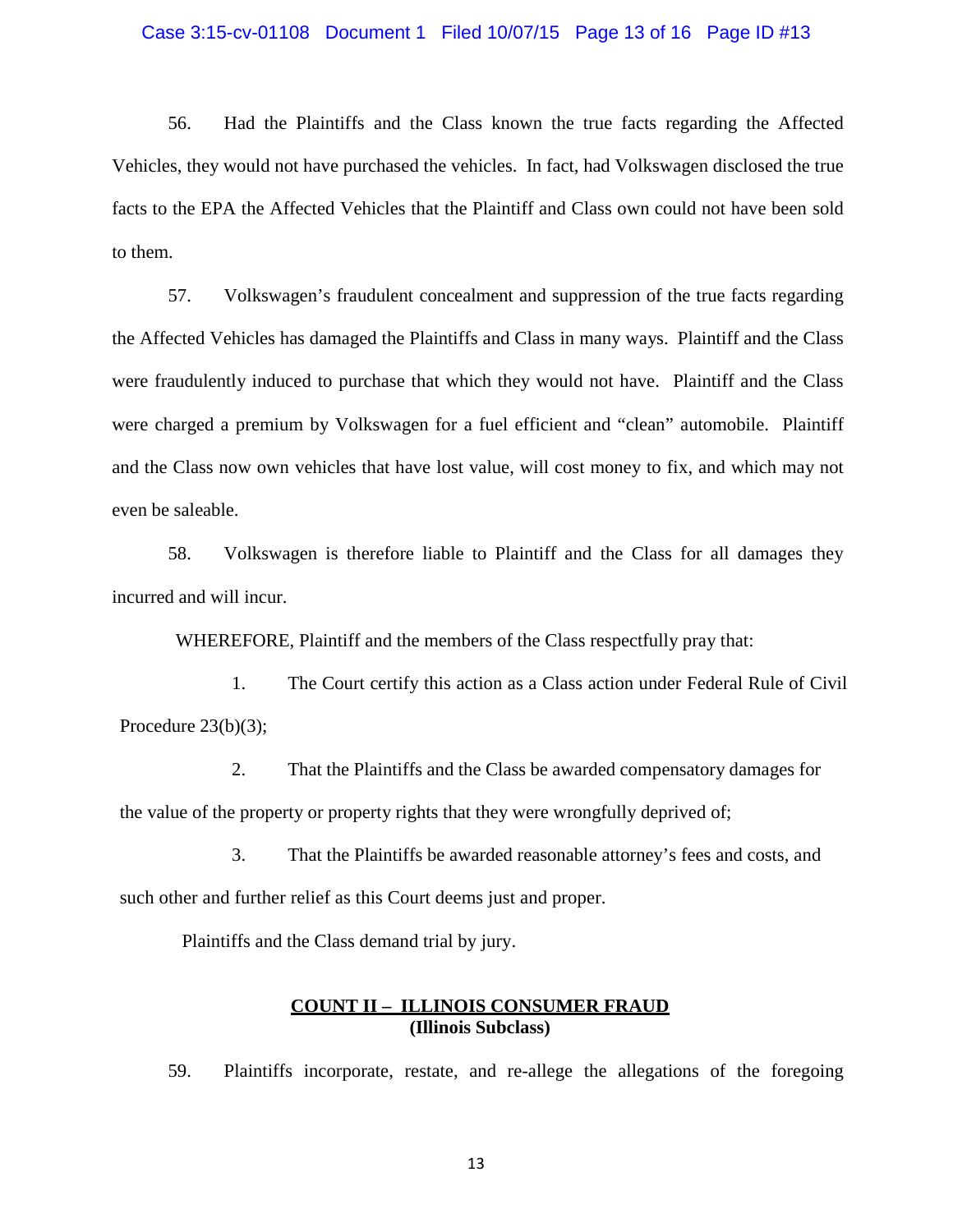#### Case 3:15-cv-01108 Document 1 Filed 10/07/15 Page 14 of 16 Page ID #14

paragraphs as if fully set forth herein.

60. This Count is brought on behalf of Plaintiff Aaron Fries and the Illinois Class.

61. Defendants, Plaintiff and the Illinois Class are "persons" within the meaning of

815 ILCS 505/1 (c).

62. Plaintiff and the Illinois Class are "consumers" within the meaning of 815 ILCS

505/1 (e).

63. Defendants engaged in "trade" or "commerce" within the meaning of 815 ILCS

505/1 (f).

64. Section 2 of the Illinois Consumer Fraud and Deceptive Business Practices Act,

815 ILCS 505/2, provides in pertinent part:

Unfair methods of competition and unfair or deceptive acts or practices, including but not limited to the use or employment of any deception fraud, false pretense, false promise, misrepresentation or the concealment, suppression or omission of any material fact, with intent that others rely upon the concealment, suppression or omission of such material fact, or the use or employment of any practice described in Section 2 of the "Uniform Deceptive Trade Practices Act", approved August 5, 1965, in the conduct of any trade or commerce are hereby declared unlawful whether any person has in fact been misled, deceived or damaged thereby.

65. Defendants sold Affected Vehicles in Illinois and throughout the United States during the Class Period.

66. Defendants' sales of Affected Vehicles within Illinois and throughout the United

States meet the definition of "sale" within the meaning of 815 ILCS 505/1 (d).

67. The Affected Vehicles constitute "merchandise" within the meaning of 815 ILCS

505/1 (b).

68. Defendants' advertisements and inducements made within Illinois and throughout the United States come within the definition of "advertisements" as contained in 815 ILCS 505/1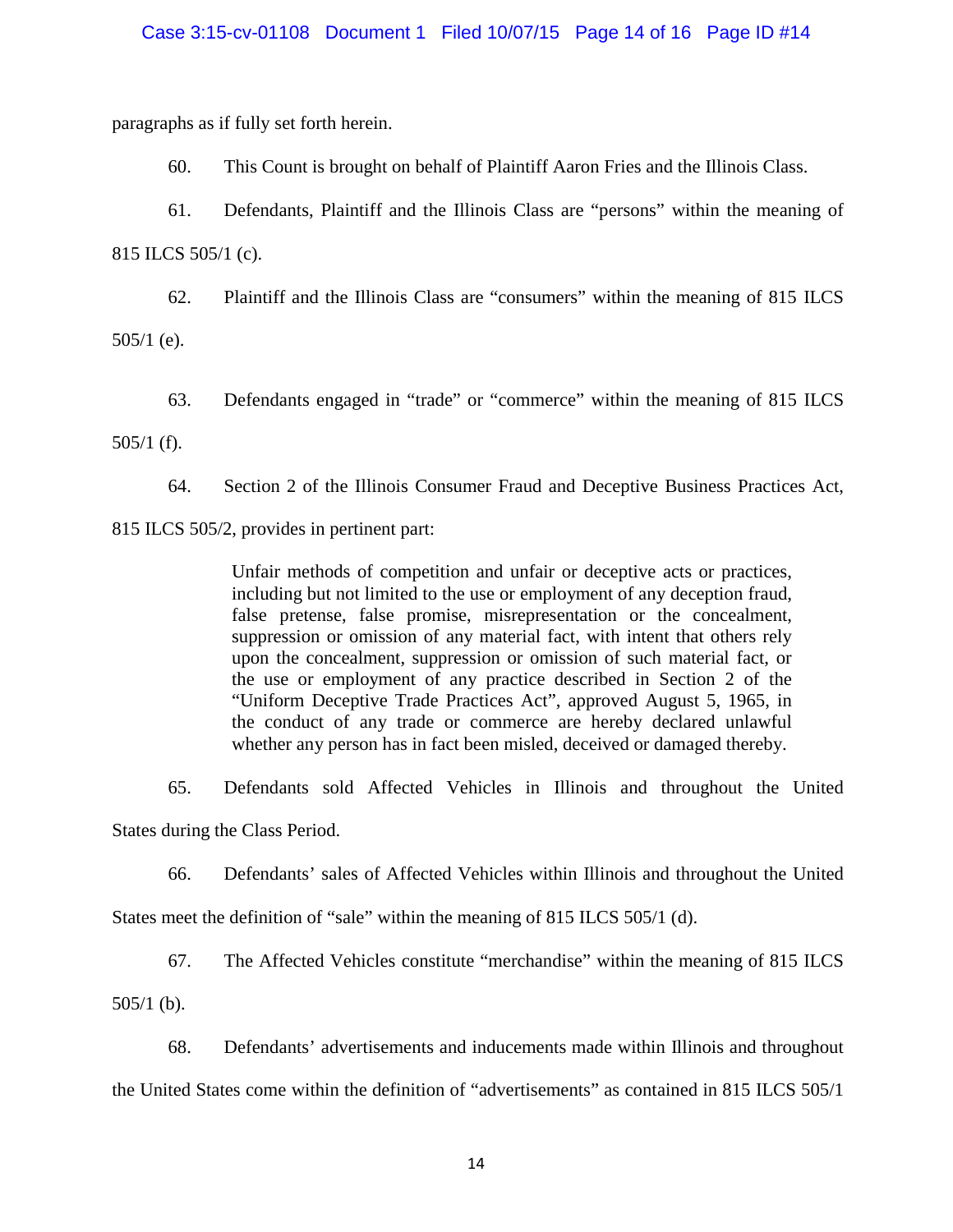(a).

69. Defendants violated the ICFDBPA when they represented, through advertising, warranties, and other express representations, that the Affected Vehicles had characteristics and benefits that they did not actually have.

70. Defendants violated the ICFDBPA when they falsely represented, through advertising, warranties, and other express representations, that the Affected Vehicles were of certain quality or standard when they were not.

71. Defendants violated the ICFDBPA by fraudulently concealing from and/or failing to disclose to Plaintiffs and the Illinois Class the defects associated with the Affected Vehicles.

72. Defendants violated the ICFDBPA by actively misrepresenting in, and/or concealing and omitting from, their advertising, marketing, and other communications, material information regarding the Affected Vehicles. The material information included:

> a. that the Affected Vehicles were "green," "clean" and that the vehicles had "TDI® clean diesel engine"; and

b. that the Affected Vehicles complied with the Clean Air Act and EPA regulations.

73. Defendants intentionally and knowingly misrepresented and/or concealed material facts regarding the Affected Vehicles with intent to mislead Plaintiff and the Illinois Class.

74. The deception, fraud, false pretense, false promise, misrepresentation, concealment, suppression or omission of material facts alleged in the preceding paragraphs occurred in connection with Defendants' conduct of trade or commerce in Illinois and throughout the United States.

75. Defendants' deception, fraud, false pretense, false promise, misrepresentation,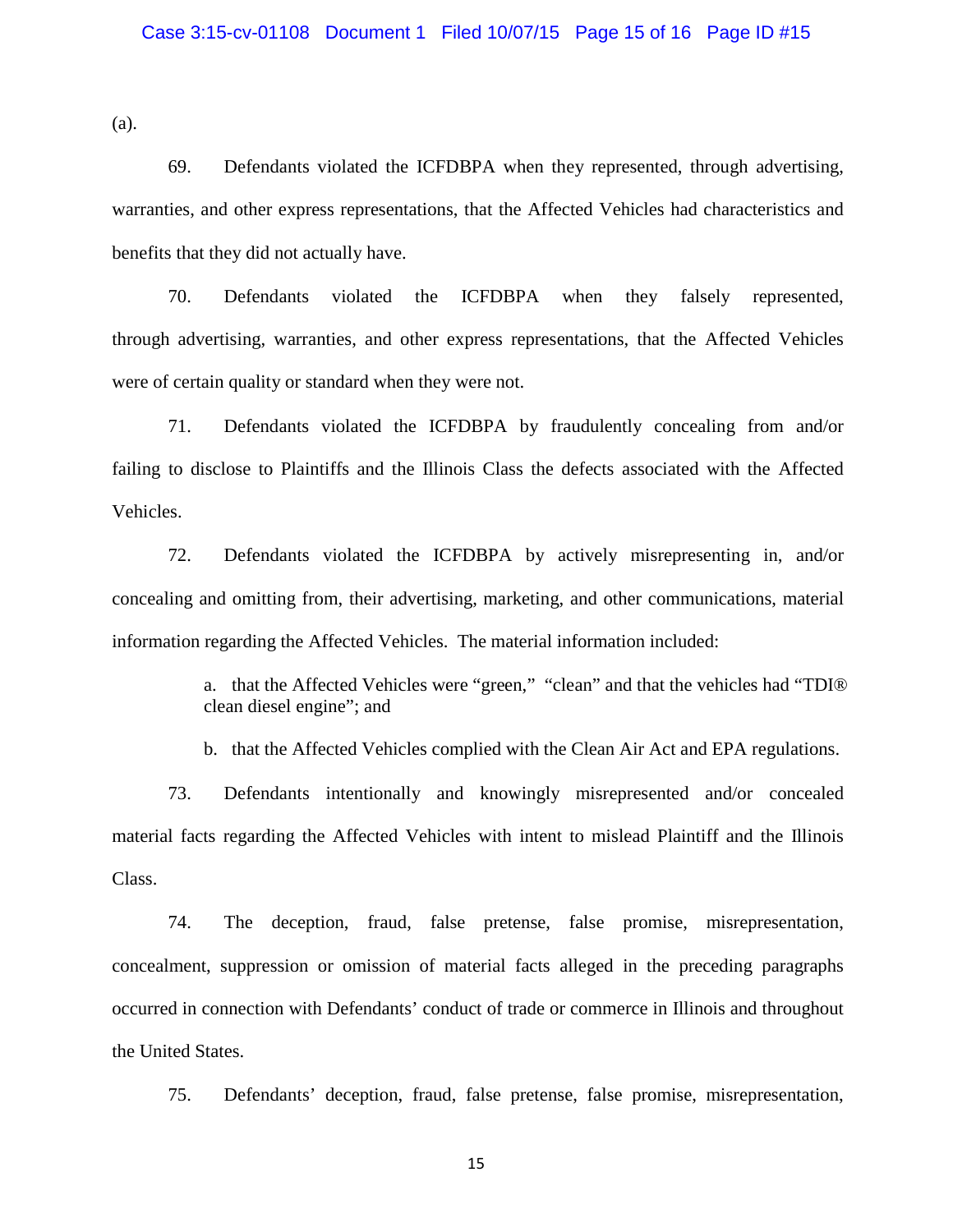#### Case 3:15-cv-01108 Document 1 Filed 10/07/15 Page 16 of 16 Page ID #16

concealment, suppression or omission caused Plaintiff and the Class to purchase said vehicles that they would otherwise not have purchased had they known the true nature of these products.

76. As a result of Defendants' unlawful business practices, Plaintiff and the Class, pursuant to 815 ILCS 505/10a are entitled to an order enjoining such future conduct and such other orders and judgments which may be necessary to disgorge Defendants' ill-gotten gains and to restore to Plaintiff and any Class member any money paid for said vehicles.

WHEREFORE, Plaintiffs and the members of the Class respectfully pray that:

1. The Court certify this action as a Class action under Federal Rule of Civil

Procedure  $23$  (b)(3);

2. That the Plaintiff and the Class be awarded compensatory damages for the value of the property or property rights that they were wrongfully deprived of and all related emotional distress caused by Defendant's intentional conduct;

3. That the Plaintiffs and the Class be awarded punitive damages;

4. That the Plaintiffs be awarded reasonable attorney's fees and costs, and such other and further relief as this Court deems just and proper.

Plaintiff and the Class demand trial by jury.

Respectfully submitted, THE DRISCOLL FIRM, P.C.

By: \_\_\_\_\_/s/John J. Driscoll\_ John J. Driscoll, #6276464 Gregory J. Pals, #6271778 211 N. Broadway,  $40^{th}$  Floor St. Louis, Missouri 63102 314-932-3232 telephone 314-932-3233 facsimile john@thedriscollfirm.com greg@thedriscollfirm.com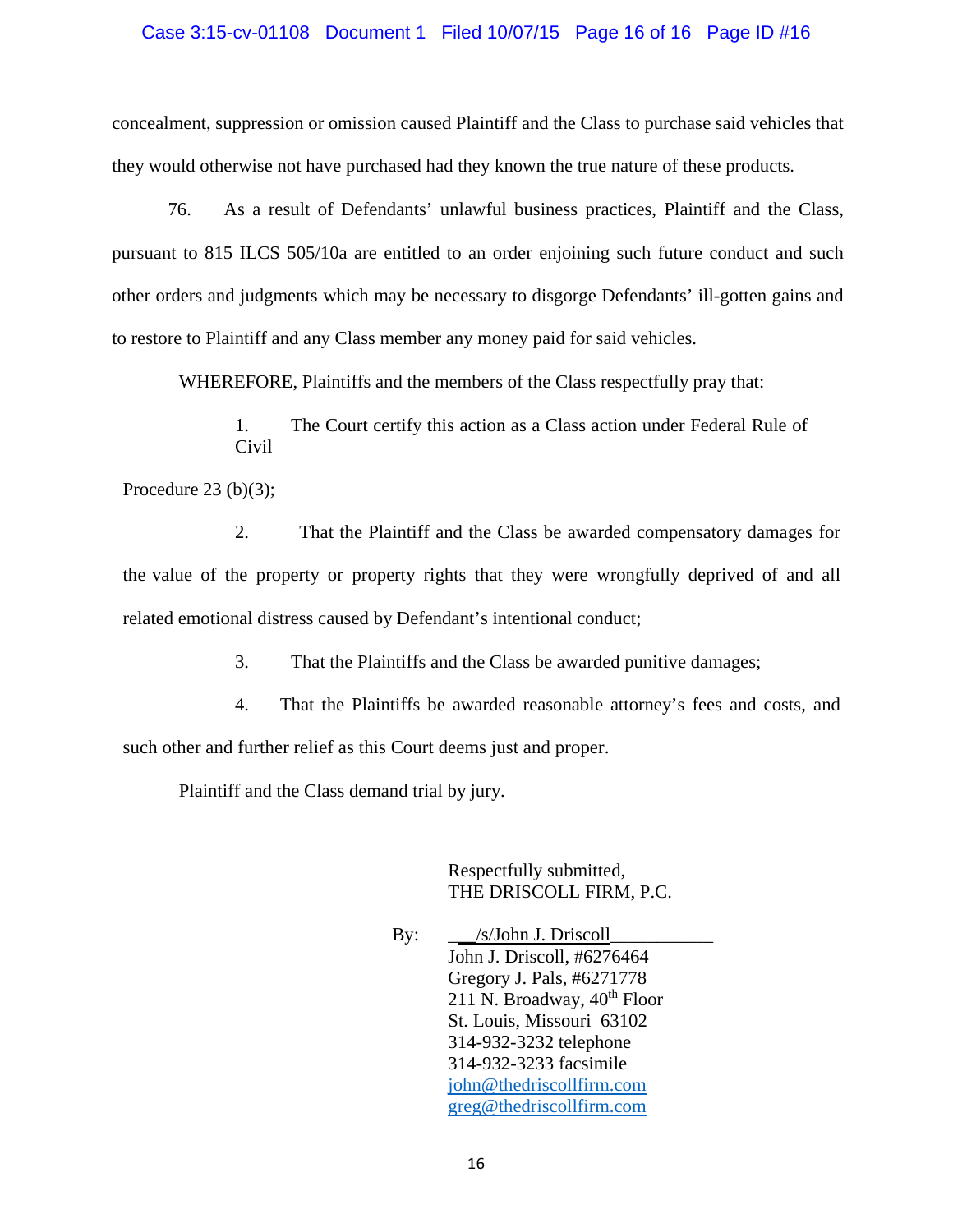# $\frac{1}{15.44}$  (Rev. 12/12) Case 3:15-cv-01108 Document 1 $\frac{1}{100}$   $\frac{1}{100}$   $\frac{1}{100}$   $\frac{1}{100}$   $\frac{1}{100}$   $\frac{1}{100}$  Page 1 of 1 Page ID #17

The JS 44 civil cover sheet and the information contained herein neither replace nor supplement the filing and service of pleadings or other papers as required by law, except as provided by local rules of court. This form,

| I. (a) PLAINTIFFS<br>AARON FRIES, individually and as representative of all similarly situated<br>persons,                                                                                                                                                                                    |                                                                                                                                                                                                                                                                                                                                                                                                                                                                                   |                                                                                                                                                                                                  | <b>DEFENDANTS</b><br>AG                                                                                                                                                                               |                                                                                                                                                                                                                                                                                | VOLKSWAGEN GROUP OF AMERICA, INC., and VOLKSWAGEN                                                                                                                                               |  |
|-----------------------------------------------------------------------------------------------------------------------------------------------------------------------------------------------------------------------------------------------------------------------------------------------|-----------------------------------------------------------------------------------------------------------------------------------------------------------------------------------------------------------------------------------------------------------------------------------------------------------------------------------------------------------------------------------------------------------------------------------------------------------------------------------|--------------------------------------------------------------------------------------------------------------------------------------------------------------------------------------------------|-------------------------------------------------------------------------------------------------------------------------------------------------------------------------------------------------------|--------------------------------------------------------------------------------------------------------------------------------------------------------------------------------------------------------------------------------------------------------------------------------|-------------------------------------------------------------------------------------------------------------------------------------------------------------------------------------------------|--|
| (b) County of Residence of First Listed Plaintiff<br>Madison County, IL<br>(EXCEPT IN U.S. PLAINTIFF CASES)                                                                                                                                                                                   |                                                                                                                                                                                                                                                                                                                                                                                                                                                                                   | County of Residence of First Listed Defendant<br>Fairfax County, VA<br>(IN U.S. PLAINTIFF CASES ONLY)<br>IN LAND CONDEMNATION CASES, USE THE LOCATION OF<br>NOTE:<br>THE TRACT OF LAND INVOLVED. |                                                                                                                                                                                                       |                                                                                                                                                                                                                                                                                |                                                                                                                                                                                                 |  |
| (c) Attorneys (Firm Name, Address, and Telephone Number)<br>John J. Driscoll, The Driscoll Firm P.C.<br>211 N. Broadway, 40th Floor, St. Louis, MO 63102<br>(314) 932-3232                                                                                                                    |                                                                                                                                                                                                                                                                                                                                                                                                                                                                                   |                                                                                                                                                                                                  | Attorneys (If Known)                                                                                                                                                                                  |                                                                                                                                                                                                                                                                                |                                                                                                                                                                                                 |  |
| <b>II. BASIS OF JURISDICTION</b> (Place an "X" in One Box Only)                                                                                                                                                                                                                               |                                                                                                                                                                                                                                                                                                                                                                                                                                                                                   |                                                                                                                                                                                                  |                                                                                                                                                                                                       |                                                                                                                                                                                                                                                                                | <b>III. CITIZENSHIP OF PRINCIPAL PARTIES</b> (Place an "X" in One Box for Plaintiff                                                                                                             |  |
| $\Box$ 1 U.S. Government<br>Plaintiff                                                                                                                                                                                                                                                         | $\Box$ 3 Federal Question<br>(U.S. Government Not a Party)                                                                                                                                                                                                                                                                                                                                                                                                                        |                                                                                                                                                                                                  | (For Diversity Cases Only)<br>Citizen of This State                                                                                                                                                   | <b>DEF</b><br>PTF<br>$\mathbf{X}$ 1<br>$\Box$ 1<br>Incorporated or Principal Place<br>of Business In This State                                                                                                                                                                | and One Box for Defendant)<br><b>PTF</b><br><b>DEF</b><br>$\Box$ 4<br>$\Box$ 4                                                                                                                  |  |
| 1 2 U.S. Government<br>Defendant                                                                                                                                                                                                                                                              | $\boxtimes$ 4 Diversity                                                                                                                                                                                                                                                                                                                                                                                                                                                           | (Indicate Citizenship of Parties in Item III)                                                                                                                                                    | Citizen of Another State<br>$\overline{\mathbf{X}}$ 5<br>$\Box$ 2<br>$\Box$ 2 Incorporated <i>and</i> Principal Place<br>$\Box$ 5<br>of Business In Another State                                     |                                                                                                                                                                                                                                                                                |                                                                                                                                                                                                 |  |
|                                                                                                                                                                                                                                                                                               |                                                                                                                                                                                                                                                                                                                                                                                                                                                                                   |                                                                                                                                                                                                  | Citizen or Subject of a<br>Foreign Country                                                                                                                                                            | $\Box$ 3 Foreign Nation<br>$\Box$ 3                                                                                                                                                                                                                                            | $\Box$ 6<br>$\Box$ 6                                                                                                                                                                            |  |
| <b>IV. NATURE OF SUIT</b> (Place an "X" in One Box Only)<br><b>CONTRACT</b>                                                                                                                                                                                                                   |                                                                                                                                                                                                                                                                                                                                                                                                                                                                                   | <b>TORTS</b>                                                                                                                                                                                     |                                                                                                                                                                                                       |                                                                                                                                                                                                                                                                                |                                                                                                                                                                                                 |  |
| $\Box$ 110 Insurance                                                                                                                                                                                                                                                                          | PERSONAL INJURY                                                                                                                                                                                                                                                                                                                                                                                                                                                                   | PERSONAL INJURY                                                                                                                                                                                  | <b>FORFEITURE/PENALTY</b><br>1 625 Drug Related Seizure                                                                                                                                               | <b>BANKRUPTCY</b><br>158 122 Appeal 28 USC 158                                                                                                                                                                                                                                 | <b>OTHER STATUTES</b><br>375 False Claims Act                                                                                                                                                   |  |
| $\Box$ 120 Marine<br>130 Miller Act<br>$\Box$ 140 Negotiable Instrument<br>150 Recovery of Overpayment<br>& Enforcement of Judgment<br>151 Medicare Act<br>□ 152 Recovery of Defaulted<br><b>Student Loans</b><br>(Excludes Veterans)<br>153 Recovery of Overpayment<br>of Veteran's Benefits | $\Box$ 310 Airplane<br>365 Personal Injury -<br>315 Airplane Product<br>Product Liability<br>Liability<br>367 Health Care/<br>$\Box$ 320 Assault, Libel &<br>Pharmaceutical<br>Slander<br>Personal Injury<br>□ 330 Federal Employers'<br>Product Liability<br>368 Asbestos Personal<br>Liability<br>340 Marine<br><b>Injury Product</b><br>Liability<br>345 Marine Product<br>PERSONAL PROPERTY □ 710 Fair Labor Standards<br>Liability<br>370 Other Fraud<br>□ 350 Motor Vehicle | of Property 21 USC 881<br>$\Box$ 690 Other<br><b>LABOR</b><br>Act                                                                                                                                | 1 423 Withdrawal<br>28 USC 157<br><b>PROPERTY RIGHTS</b><br>□ 820 Copyrights<br>□ 830 Patent<br>□ 840 Trademark<br><b>SOCIAL SECURITY</b><br>$\Box$ 861 HIA (1395ff)<br><b>1</b> 862 Black Lung (923) | 400 State Reapportionment<br>$\Box$ 410 Antitrust<br>$\Box$ 430 Banks and Banking<br>450 Commerce<br>$\Box$ 460 Deportation<br>1 470 Racketeer Influenced and<br>Corrupt Organizations<br>480 Consumer Credit<br>490 Cable/Sat TV<br>□ 850 Securities/Commodities/<br>Exchange |                                                                                                                                                                                                 |  |
| 160 Stockholders' Suits<br>190 Other Contract<br>195 Contract Product Liability<br>196 Franchise<br><b>REAL PROPERTY</b>                                                                                                                                                                      | □ 355 Motor Vehicle<br><b>Product Liability</b><br>360 Other Personal<br>Injury<br>$\Box$ 362 Personal Injury -<br>Medical Malpractice<br><b>CIVIL RIGHTS</b>                                                                                                                                                                                                                                                                                                                     | $\Box$ 371 Truth in Lending<br>380 Other Personal<br><b>Property Damage</b><br>385 Property Damage<br>Product Liability<br><b>PRISONER PETITIONS</b>                                             | 720 Labor/Management<br>Relations<br>740 Railway Labor Act<br>751 Family and Medical<br>Leave Act<br>790 Other Labor Litigation<br>791 Employee Retirement                                            | $\Box$ 863 DIWC/DIWW (405(g))<br>□ 864 SSID Title XVI<br>$\Box$ 865 RSI (405(g))<br><b>FEDERAL TAX SUITS</b>                                                                                                                                                                   | 1 890 Other Statutory Actions<br>□ 891 Agricultural Acts<br>□ 893 Environmental Matters<br>$\Box$ 895 Freedom of Information<br>Act<br>$\Box$ 896 Arbitration<br>□ 899 Administrative Procedure |  |
| 210 Land Condemnation<br>$\Box$ 220 Foreclosure<br>230 Rent Lease & Ejectment<br>240 Torts to Land<br>245 Tort Product Liability<br>290 All Other Real Property                                                                                                                               | $\Box$ 440 Other Civil Rights<br>$\Box$ 441 Voting<br>$\Box$ 442 Employment<br>$\Box$ 443 Housing/<br>Accommodations<br>$\Box$ 445 Amer. w/Disabilities -                                                                                                                                                                                                                                                                                                                         | <b>Habeas Corpus:</b><br>1463 Alien Detainee<br>$\Box$ 510 Motions to Vacate<br>Sentence<br>□ 530 General<br>535 Death Penalty                                                                   | Income Security Act<br><b>IMMIGRATION</b>                                                                                                                                                             | □ 870 Taxes (U.S. Plaintiff<br>or Defendant)<br>□ 871 IRS-Third Party<br>26 USC 7609                                                                                                                                                                                           | Act/Review or Appeal of<br><b>Agency Decision</b><br>$\Box$ 950 Constitutionality of<br><b>State Statutes</b>                                                                                   |  |
|                                                                                                                                                                                                                                                                                               | Employment<br>$\Box$ 446 Amer. w/Disabilities<br>Other<br>448 Education                                                                                                                                                                                                                                                                                                                                                                                                           | Other:<br>$\Box$ 540 Mandamus & Other<br>$\Box$ 550 Civil Rights<br>555 Prison Condition<br>560 Civil Detainee -<br>Conditions of<br>Confinement                                                 | 462 Naturalization Application<br>$\Box$ 465 Other Immigration<br>Actions                                                                                                                             |                                                                                                                                                                                                                                                                                |                                                                                                                                                                                                 |  |
| V. ORIGIN (Place an "X" in One Box Only)<br>$\boxtimes$ 1 Original<br>Proceeding                                                                                                                                                                                                              | $\Box$ 2 Removed from<br>$\Box$ 3<br><b>State Court</b>                                                                                                                                                                                                                                                                                                                                                                                                                           | Remanded from<br>Appellate Court                                                                                                                                                                 | $\Box$ 4 Reinstated or $\Box$ 5 Transferred from<br>Reopened<br>(specify)                                                                                                                             | $\Box$ 6 Multidistrict<br><b>Another District</b><br>Litigation                                                                                                                                                                                                                |                                                                                                                                                                                                 |  |
| VI. CAUSE OF ACTION                                                                                                                                                                                                                                                                           | 28 U.S.C. Section 1332(d)<br>Brief description of cause:                                                                                                                                                                                                                                                                                                                                                                                                                          | Cite the U.S. Civil Statute under which you are filing (Do not cite jurisdictional statutes unless diversity):                                                                                   |                                                                                                                                                                                                       |                                                                                                                                                                                                                                                                                |                                                                                                                                                                                                 |  |
| VII. REQUESTED IN<br><b>COMPLAINT:</b>                                                                                                                                                                                                                                                        | ⊠<br>UNDER RULE 23, F.R.Cv.P.                                                                                                                                                                                                                                                                                                                                                                                                                                                     | Fraudulent concealment of vehicle defect<br>CHECK IF THIS IS A CLASS ACTION                                                                                                                      | <b>DEMAND</b> \$                                                                                                                                                                                      | <b>JURY DEMAND:</b>                                                                                                                                                                                                                                                            | CHECK YES only if demanded in complaint:<br>$\times$ Yes<br>$\square$ No                                                                                                                        |  |
| VIII. RELATED CASE(S)<br><b>IF ANY</b>                                                                                                                                                                                                                                                        | (See instructions):                                                                                                                                                                                                                                                                                                                                                                                                                                                               | <b>JUDGE</b>                                                                                                                                                                                     |                                                                                                                                                                                                       | DOCKET NUMBER                                                                                                                                                                                                                                                                  |                                                                                                                                                                                                 |  |
| <b>DATE</b><br>10/07/2015<br><b>FOR OFFICE USE ONLY</b>                                                                                                                                                                                                                                       |                                                                                                                                                                                                                                                                                                                                                                                                                                                                                   | SIGNATURE OF ATTORNEY OF RECORD<br>/s/ John J. Driscoll                                                                                                                                          |                                                                                                                                                                                                       |                                                                                                                                                                                                                                                                                |                                                                                                                                                                                                 |  |
| RECEIPT#                                                                                                                                                                                                                                                                                      | <b>AMOUNT</b>                                                                                                                                                                                                                                                                                                                                                                                                                                                                     | <b>APPLYING IFP</b>                                                                                                                                                                              | <b>JUDGE</b>                                                                                                                                                                                          | MAG. JUDGE                                                                                                                                                                                                                                                                     |                                                                                                                                                                                                 |  |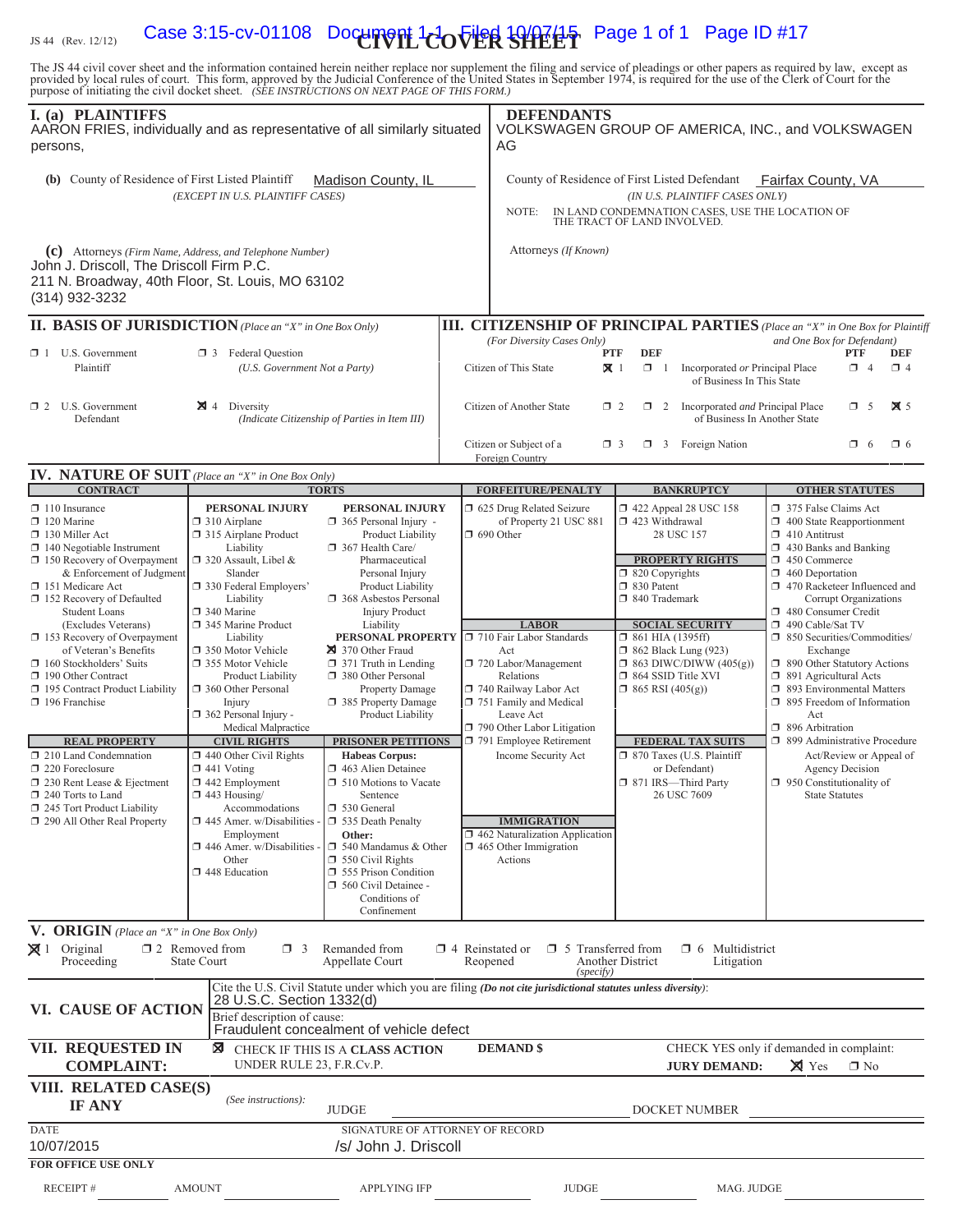AO 440 (Rev. 06/12) Summons in a Civil Action

# UNITED STATES DISTRICT COURT

for the

Southern District of Illinois

) ) ) ) ) ) ) ) ) ) ) )

AARON FRIES, individually and as representative of all similarly situated persons,

 $Plaintiff(s)$ 

VOLKSWAGEN GROUP OF AMERICA, INC., and VOLKSWAGEN AG,

 $Defendant(s)$ 

v.  $\frac{1}{2}$  Civil Action No. 3:15-cv-1108

**SUMMONS IN A CIVIL ACTION**

To: (Defendant's name and address) VOLKSWAGEN AG

Serve On: Illinois Corporation Service C 801 Adlai Stevenson Drive Springfield, IL 62703

A lawsuit has been filed against you.

Within 21 days after service of this summons on you (not counting the day you received it) — or 60 days if you are the United States or a United States agency, or an officer or employee of the United States described in Fed. R. Civ. P. 12 (a)(2) or  $(3)$  — you must serve on the plaintiff an answer to the attached complaint or a motion under Rule 12 of the Federal Rules of Civil Procedure. The answer or motion must be served on the plaintiff or plaintiff's attorney, whose name and address are: John J. Driscoll

The Driscoll Firm P.C. 211 N. Broadway, 40th Floor St. Louis, MO 63102

If you fail to respond, judgment by default will be entered against you for the relief demanded in the complaint. You also must file your answer or motion with the court.

**CLERK OF COURT** 

Date:

*Signature of Clerk or Deputy Clerk*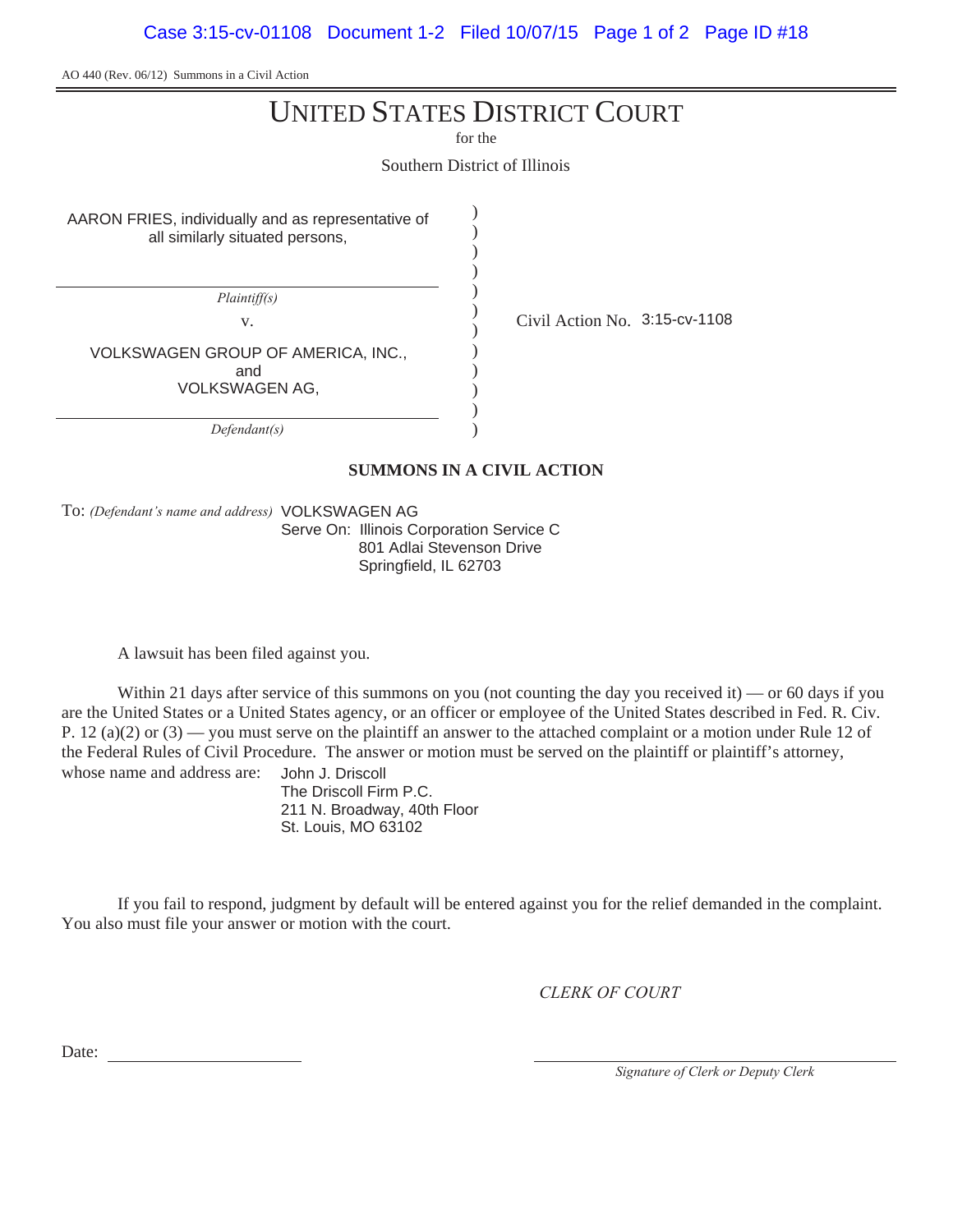# Case 3:15-cv-01108 Document 1-2 Filed 10/07/15 Page 2 of 2 Page ID #19

AO 440 (Rev. 06/12) Summons in a Civil Action (Page 2)

Civil Action No. 3:15-cv-1108

## **PROOF OF SERVICE**

*(This section should not be filed with the court unless required by Fed. R. Civ. P. 4 (l))*

|       | This summons for (name of individual and title, if any)                                     |                                                                                                                        |                                                                         |      |      |  |  |
|-------|---------------------------------------------------------------------------------------------|------------------------------------------------------------------------------------------------------------------------|-------------------------------------------------------------------------|------|------|--|--|
|       | was received by me on <i>(date)</i>                                                         |                                                                                                                        |                                                                         |      |      |  |  |
|       | $\Box$ I personally served the summons on the individual at (place)                         |                                                                                                                        |                                                                         |      |      |  |  |
|       |                                                                                             | ; or                                                                                                                   |                                                                         |      |      |  |  |
|       | $\Box$ I left the summons at the individual's residence or usual place of abode with (name) |                                                                                                                        |                                                                         |      |      |  |  |
|       | , a person of suitable age and discretion who resides there,                                |                                                                                                                        |                                                                         |      |      |  |  |
|       | , and mailed a copy to the individual's last known address; or<br>on (date)                 |                                                                                                                        |                                                                         |      |      |  |  |
|       | $\Box$ I served the summons on (name of individual)                                         |                                                                                                                        | , who is                                                                |      |      |  |  |
|       | designated by law to accept service of process on behalf of (name of organization)          |                                                                                                                        |                                                                         |      |      |  |  |
|       |                                                                                             |                                                                                                                        | on (date)<br>$\frac{1}{\sqrt{1-\frac{1}{2}}\left(1-\frac{1}{2}\right)}$ | ; or |      |  |  |
|       | $\Box$ I returned the summons unexecuted because                                            | <u> 1989 - Johann Stoff, deutscher Stoffen und der Stoffen und der Stoffen und der Stoffen und der Stoffen und der</u> | ; or                                                                    |      |      |  |  |
|       | $\Box$ Other (specify):                                                                     |                                                                                                                        |                                                                         |      |      |  |  |
|       |                                                                                             |                                                                                                                        |                                                                         |      |      |  |  |
|       | My fees are \$                                                                              | for travel and \$                                                                                                      | for services, for a total of \$                                         |      | 0.00 |  |  |
|       | I declare under penalty of perjury that this information is true.                           |                                                                                                                        |                                                                         |      |      |  |  |
| Date: |                                                                                             |                                                                                                                        |                                                                         |      |      |  |  |
|       |                                                                                             |                                                                                                                        | Server's signature                                                      |      |      |  |  |
|       |                                                                                             |                                                                                                                        | Printed name and title                                                  |      |      |  |  |

Server's address

Additional information regarding attempted service, etc: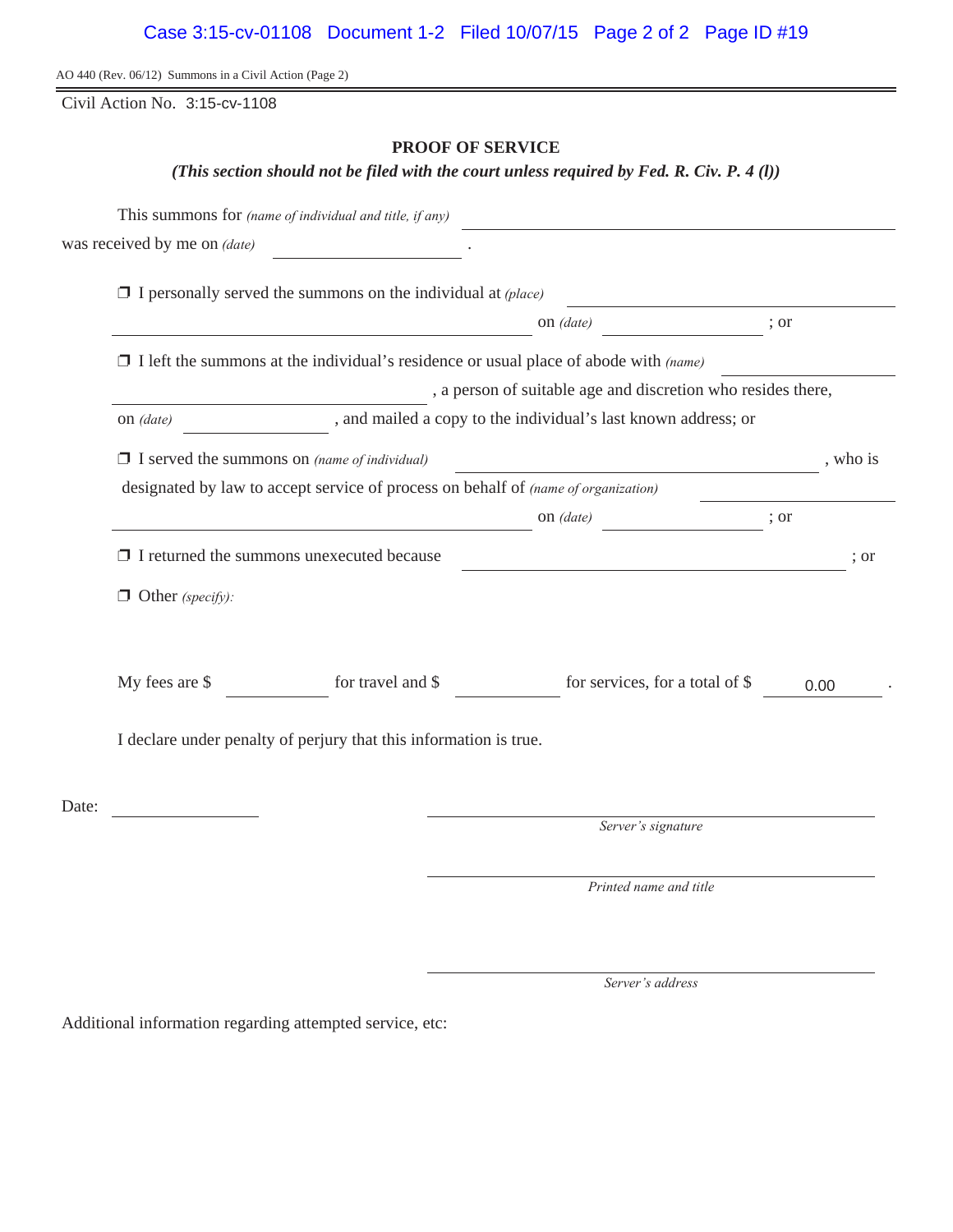AO 440 (Rev. 06/12) Summons in a Civil Action

# UNITED STATES DISTRICT COURT

for the

Southern District of Illinois

) ) ) ) ) ) ) ) ) ) ) )

AARON FRIES, individually and as representative of all similarly situated persons,

 $Plaintiff(s)$ 

VOLKSWAGEN GROUP OF AMERICA, INC., and

VOLKSWAGEN AG,

 $Defendant(s)$ 

v.  $\frac{1}{2}$  Civil Action No. 3:15-cv-1108

**SUMMONS IN A CIVIL ACTION**

To: (Defendant's name and address) VOLKSWAGEN GROUP OF AMERICA, INC. Serve On: Illinois Corporation Service C 801 Adlai Stevenson Drive Springfield, IL 62703

A lawsuit has been filed against you.

Within 21 days after service of this summons on you (not counting the day you received it) — or 60 days if you are the United States or a United States agency, or an officer or employee of the United States described in Fed. R. Civ. P. 12 (a)(2) or  $(3)$  — you must serve on the plaintiff an answer to the attached complaint or a motion under Rule 12 of the Federal Rules of Civil Procedure. The answer or motion must be served on the plaintiff or plaintiff's attorney, whose name and address are: John J. Driscoll

The Driscoll Firm P.C. 211 N. Broadway, 40th Floor St. Louis, MO 63102

If you fail to respond, judgment by default will be entered against you for the relief demanded in the complaint. You also must file your answer or motion with the court.

**CLERK OF COURT** 

Date:

*Signature of Clerk or Deputy Clerk*